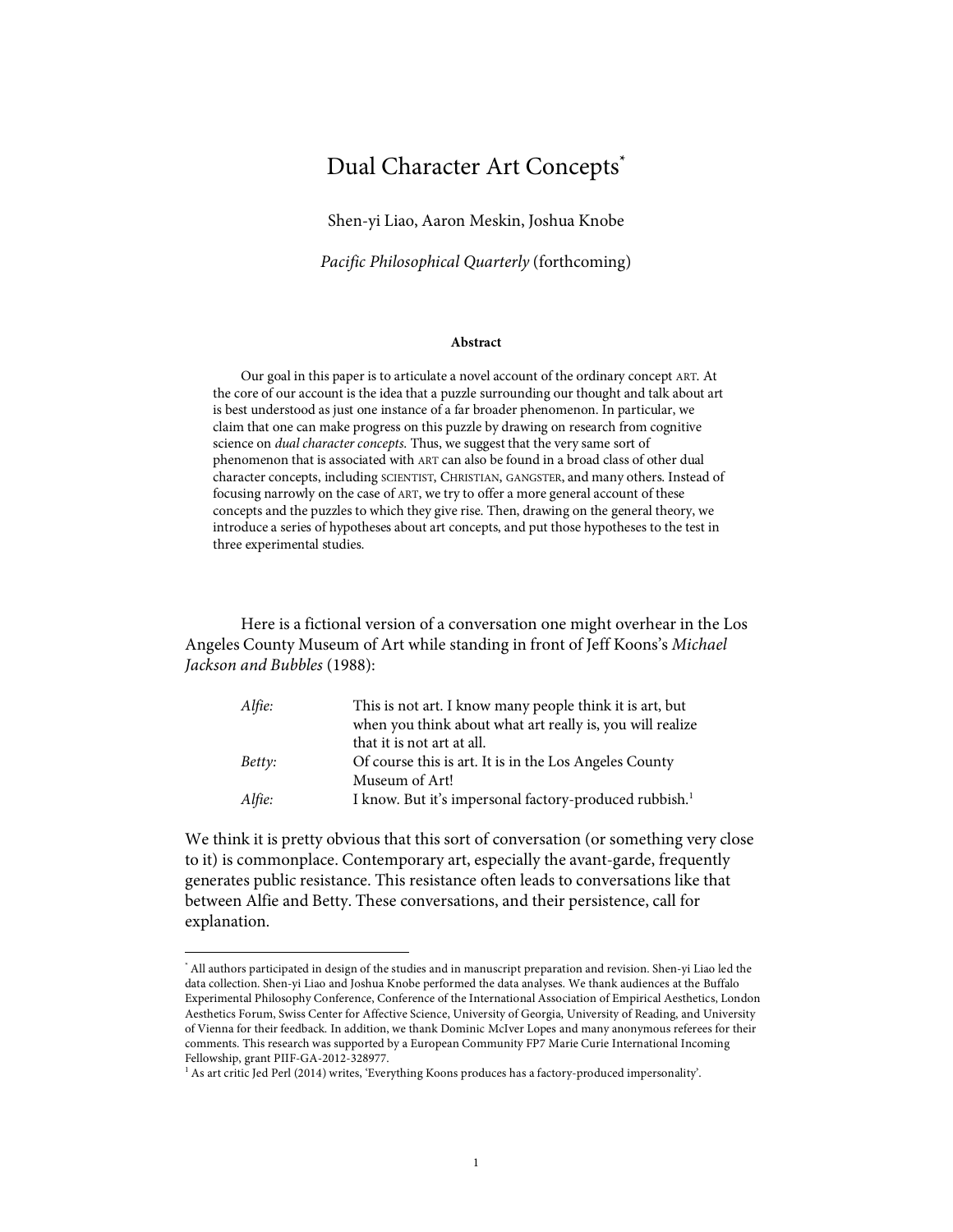We want to know why disputes about the artistic status of various objects are so common. After all, people do not typically engage in similar debates about the vast majority of artifact categories. If we were to overhear Alfie and Betty engaging in a similar dispute about whether something was a washing machine or a clock radio we would likely think that they were joking or perhaps deeply confused. However, we do suspect this sort of conversation takes place with many other art categories. It would not surprise us to overhear Alfie and Betty having a very similar debate about whether or not Blink-182 is truly punk or whether Macklemore is truly hip-hop.

Our goal in this paper is to articulate a novel account of the concept ART that helps to address this question.<sup>2</sup> At the core of our account is the idea that the puzzling phenomenon associated with our thought and talk about art is best understood as just one instance of a far broader phenomenon, one that extends considerably beyond this domain. In particular, we try to make progress on this puzzle by drawing on a theory from cognitive science on *dual character concepts*. Thus, instead of focusing narrowly on the case of ART, we try to offer a more general account of these concepts and the puzzles to which they give rise. Then, drawing on the general account, we introduce a series of hypotheses about art concepts in particular and put those hypotheses to the test in three experimental studies.

#### **1. Accounts of ART**

Our aim is to develop an empirical theory about the structure of folk art concepts.<sup>3</sup> In this respect, our interest diverges from most aestheticians, who have been more interested in determining what art really is than in understanding the folk concept of art (Lopes 2014: 12–13). Nevertheless, the two endeavors are also not wholly disconnected from one another. In his presidential address to the American Society of Aesthetics, Kendall Walton remarked:

… part of the job of aestheticians is to get a clear picture of the actual folk theories and concepts that our experiences and attitudes and activities involve. […] If we are to understand the thoughts and actions of the folk, we must characterize accurately the theories and concepts with which they are working, all warts included. (2007: 154–155)

Since folk art concepts underlie actual artistic attitudes and activities, it would not be surprising that a better understanding of the structure of folk art concepts can indirectly aid aestheticians in their project of uncovering what art really is. In this spirit, Jeffrey Dean (2003) and Alessandro Pignocchi (2012) have independently

<sup>&</sup>lt;sup>2</sup> Note on conventions: We will use small caps for concepts, italics for technical terms and emphasis, single quotes for linguistic items and quotations.

<sup>&</sup>lt;sup>3</sup> Given that our study participants are located in the United States, our empirical theory only targets folk art concepts of Western, Educated, Industrialized, Rich, and Democratic (WEIRD) societies (Henrich et al. 2010). Even within this scope, we do not assume that everyone shares the same art concept; rather, we follow others in the philosophical literature who hold that there are generally, but perhaps not universally, shared concepts.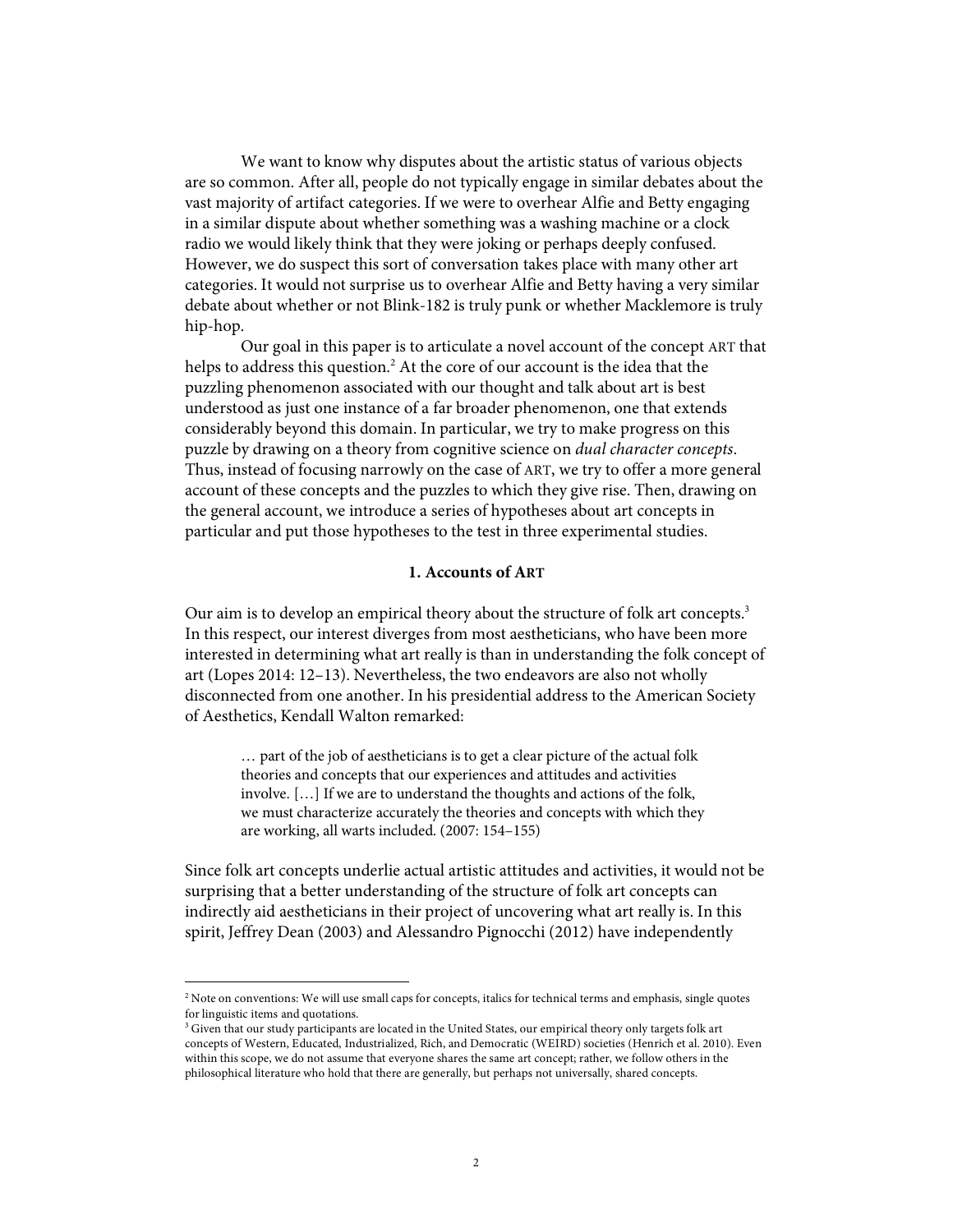articulated ways in which cognitive scientific findings on concepts can constrain aestheticians' theorizing about the nature of art and other artistic categories.

In the same presidential address, Walton (2007: 151) also remarked that 'Adherents of the *conceptual analysis* view of philosophy might say that philosophers are especially or uniquely interested in our concepts. But why should the investigation of our concepts not be a job for empirical psychology?' We think we can do both: our aim is to use the tools of empirical psychology to better theorize about the structures of concepts that aestheticians might be especially or uniquely interested in. Our starting point is the sophisticated literature that directly takes up questions about the concept of art. A good deal of this literature focuses on whether or not the concept is evaluative, descriptive, or both.<sup>4</sup>

The *descriptive account of ART* says that there is a single non-evaluative concept of art. Richard Wollheim is, at least on one natural interpretation, a defender of the view that the only literal sense of art is a descriptive one. In response to those who claim that 'art' has a primary 'classificatory' sense as well as an 'evaluative' sense and, perhaps, an 'honorific' one too, Wollheim reasons as follows:

Senses of a term are not to be multiplied beyond necessity, and these examples fail to establish in the case of the term 'art' any such necessity. What they do show is that 'art' is often used idiomatically or in ways which cannot be understood simply on the basis of knowing its primary [classificatory] meaning. ... More specifically, the evaluative sense of 'art' can be explained as a case of ellipsis and the courtesy sense as a case of metaphor. The examples that the Institutionalists cite no more provide evidence for special senses of art than Mark Antony's epitaph on Brutus ('He was a man') requires a special (presumably evaluative) sense of 'man', or Plautus's judgment upon man ('Man is a wolf to man') calls for a special (presumably courtesy) sense of 'wolf'. (Wollheim 1980: 159)

In this short passage, Wollheim makes two important arguments. The first is a linguistic debunking argument. Wollheim says that we have no reason to think that the concept ART is evaluative because the appearance of evaluative uses of the term 'art' can be explained away as non-standard uses that are not indicative of the concept that the term tracks. The second is a conceptual parsimony argument. Wollheim says that we should not posit multiple concepts, or ambiguous concepts, unless we have to. And the linguistic debunking argument is supposed to have shown that, for the concept ART, there is in fact no need to posit multiple senses associated with it.

The *evaluative account of ART* says that there is a single evaluative concept of art, or—a bit less strongly—that there is a single ordinary or 'folk' concept of art which is evaluative. So, for example, Berys Gaut argues that that 'only notion of 'art'

<u>.</u>

 $4$  We are focusing on what we shall call, for want of a better term, the artistic concept(s) of art. That there is a distinct non-artistic 'skill' or 'techne' concept of art (as in 'the art of motorcycle maintenance') is not in dispute. Since we are focusing on a puzzling phenomenon that goes beyond the concept ART, it is worth noting that analogous accounts can be found for other art concepts. For example, with LITERATURE, David Davies (2007: 1-3) gives an ambiguity account and Peter Lamarque and Stein Haugen Olsen (1994: 255) give an evaluative account.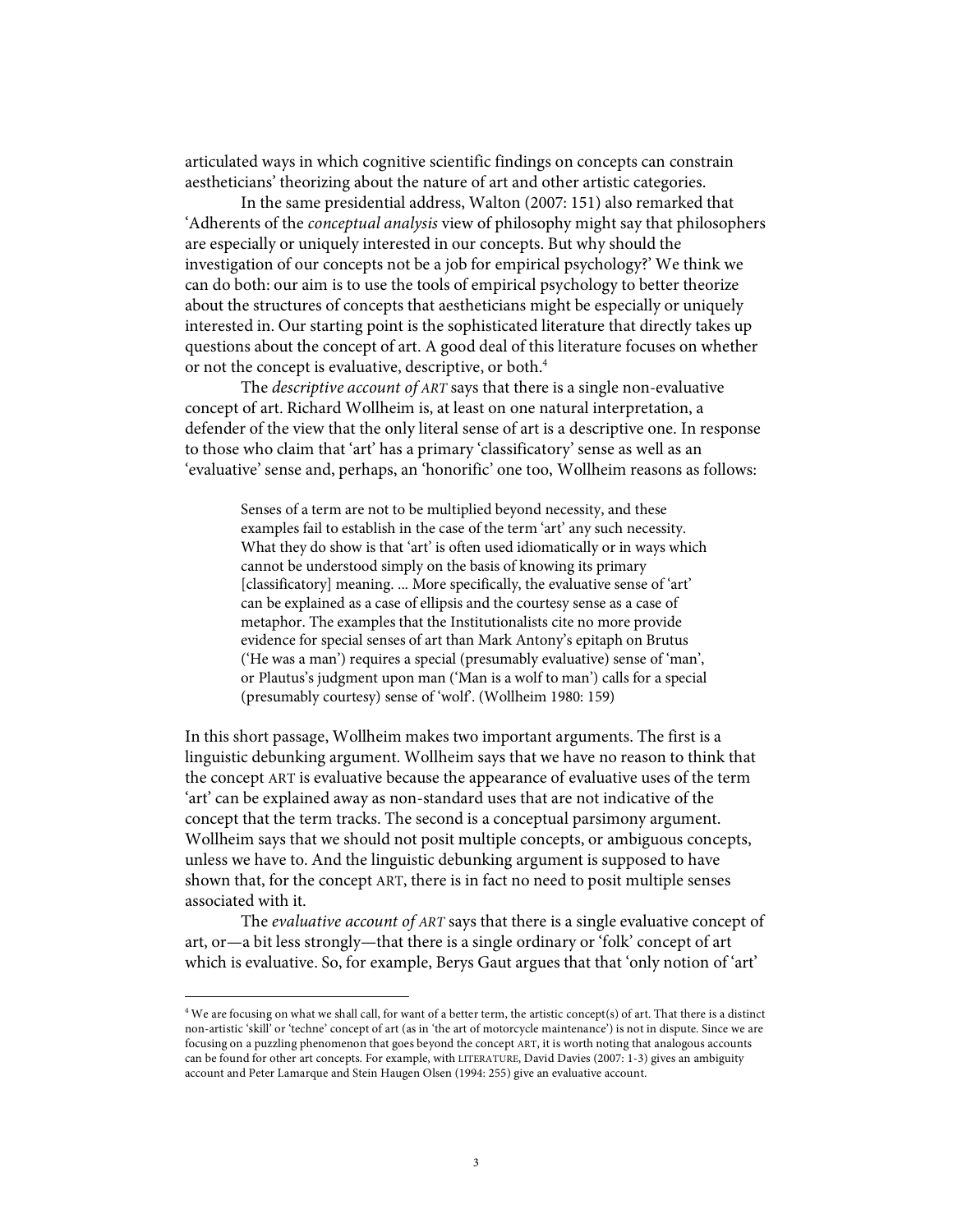is an evaluative one' (2000: 39), and Alan Goldman suggests that '[i]f you are not a present-day philosopher, your very concept of art is probably evaluative' (1995: 2). Ben Tilghman's review of Goldman's book claims that he 'is surely right' that the 'ordinary concept of art … is evaluative' (1999: 81). Variants of this account differ in what the evaluative aspect of ART amounts to. Our focus is on arguably the most natural construal, which says ART essentially involves *positive evaluation*. So, for example, Goldman claims that the folk concept of art makes implicit reference to some sort of value or valuable experience (1995: 2). Tilghman says that '[t]o call something a work of art is to suggest it is worth contemplation' (1999: 81). And Stanley Cavell asserts 'that works of art are valuable is analytically true of them' (1976: 216). As such, the terms associated with the concept, such as 'art', are essentially commendatory. To call an object 'art', on such a view, is to convey a positive evaluation of it.<sup>5</sup>

Despite their obvious disagreement, evaluativists share the implicit assumption held by our arch-descriptivist, Wollheim. Gaut argues that there is no 'distinct, classificatory sense of "art"' (2000: 39). Even more strongly, Matthew Rowe argues that 'the "classificatory sense" of "art" does not fit our aesthetic practice and discourse' and that 'such a sense could not exist' (1991: 221). In other words, these proponents of the evaluative account take showing the descriptive account and the ambiguity account to be mistaken to give support for the evaluative account.

The *ambiguity account of ART* says that there are both descriptive and evaluative concepts of art. Morris Weitz provides a canonical statement of the view: 'As we actually use the concept, "art" is both descriptive (like "chair") and evaluative (like "good"); i.e., we sometimes say, "This is a work of art," to describe something and we sometimes say it to evaluate something. Neither use surprises anyone' (1956: 33). George Dickie agrees that there are both descriptive and evaluative senses of 'work of art' (1997: 51), but in some of his work he distinguishes three senses: 'the primary or classificatory sense, the secondary or derivative sense, and the evaluative' (1974: 25).<sup>6</sup> Many other authors, e.g., Shusterman (1984: 38), Telfer (1996: Ch. 3) and Anderson (2000: 83), articulate variants of the ambiguity account.

For these ambiguity theorists, not only are the descriptive and evaluative concepts of art distinct, they are disconnected from one another.<sup>7</sup> Weitz suggests

 $5$  Note that the positive evaluation need not be an all things considered positive evaluation. Catherine Abell gives a similar general characterization of the evaluative account: 'Evaluative definitions of art pursue the projects of definition and of value elucidation simultaneously, by defining artworks as things with value of a certain kind. However, they have the undesirable consequence that *to be art is necessarily to be good art*.' (2012: 671; our emphasis). But there also exist some evaluativists who are not *positive* evaluativists. Berys Gaut, for example, holds that the concept of art is evaluative in the sense that a 'cluster of properties relevant to establishing something as art includes evaluative properties' and, hence, although no positive evaluation or praise are necessarily involved in characterizing something as art, 'the question of whether these good-making features are possessed is always relevant to the question of whether something is art' (2000: 39). Our focus is not on this more sophisticated variant of the evaluative account, but we take our account to be relevant to its assessment since we ultimately offer evidence in favor of an alternative account of the concept of art.

 $6$  The 'derivative sense' is used, according to Dickie, when an object (e.g., a seashell) 'has many properties in common' with a paradigmatic work of art.

<sup>7</sup> Even linguists who grasp the abstract distinction admit that *ambiguity* and *polysemy* can be difficult to distinguish in practice. We use the term 'ambiguity' in order to emphasize that, on the ambiguity account, the descriptive and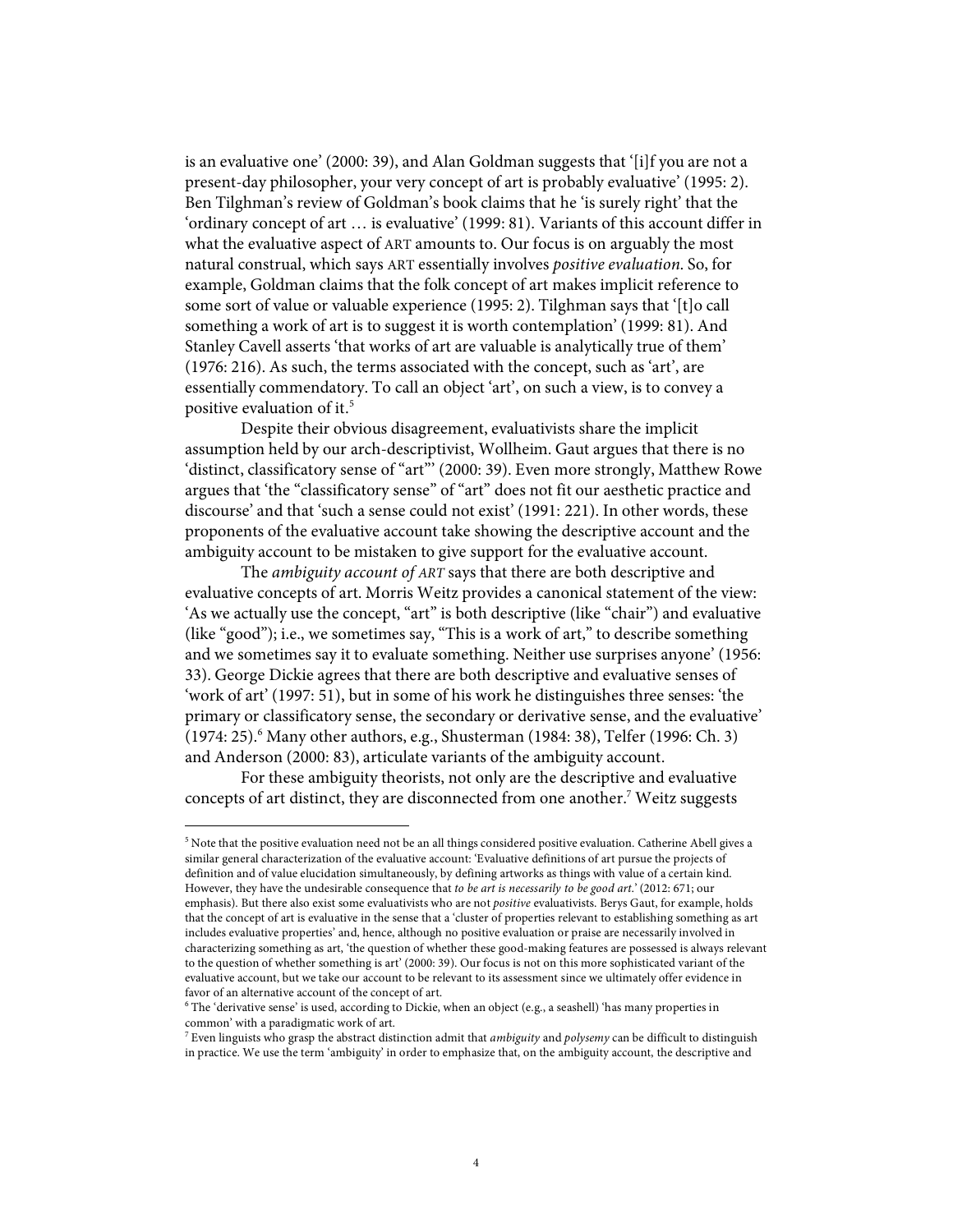that while the descriptive concept merely describes, the evaluative concept 'praises' and includes 'certain preferred properties or characteristics of art' (1956: 34). Similarly, while Dickie suggests that the evaluative sense of 'art' is used when various properties of the object are 'found to be valuable by the speaker', he says that the classificatory sense of 'art' 'indicates simply that a thing belongs to a certain category of artifacts' (1974: 26). It is clear that both theorists take the relevant notion of evaluation involved in the evaluative concept of art to be *positive evaluation*. Using 'art' in this sense is essentially linked to praise. In contrast, the descriptive or classificatory concept of art is understood by both theorists to lack this notion of evaluation. In other words, for ambiguity theorists, to go from one sense of 'art' to another sense of 'art' is to simply change the topic.

Extant accounts of ART can explain the puzzling conversation between Alfie and Betty that we started with. But we claim that they offer unsatisfying explanations. A descriptivist might claim that Betty is right and Alfie is wrong because Koons' work meets the descriptive criteria for being art. However, on this account, Alfie's error is a straightforward consequence of the nature of ART. Alfie, then, suffers from conceptual confusion. Similarly, an evaluativist might hold that Alfie is right and Betty wrong because Koons' work really is terrible, and that Betty's error is a straightforward consequence of the nature of ART. Betty, then, suffers from conceptual confusion. Finally, on the ambiguity account, Alfie and Betty may both be right (or, for that matter, wrong), but they fail to recognize that they are talking past one another. Thus, all three standard approaches explain our initial puzzling conversation by appealing to one or both of the parties suffering from a fundamental misunderstanding about the concept(s) of art.

All three standard approaches focus on variations in the *content* of the concept(s) of art in diagnosing the puzzling conversation. Consequently, they each offer an interpretation that is, we suggest, uncharitable to one or both of the parties in the conversation. We shall now argue that an alternative account—one that focuses on the *structure* of the concept(s) of art—can do better.

#### **2. Dual Character Concepts**

At the core of our hypothesis is the idea that the puzzling conversations found in the domain of art are just one instance of a far broader phenomenon. For an initial example, take the concept SCIENTIST. The same puzzling judgments we find with ART can be found with this concept as well. Indeed, one can easily imagine a conversation that would be highly analogous to the one with which we began.

-

*Alfie:* She is not a scientist. I know many people think she is a scientist, but when you think about what scientists really are, you will realize that she is not a scientist at all.

evaluative concepts associated with the term 'art' are disconnected from one another. To preview, our own dual character account is importantly different from the ambiguity account in part because it posits two aspects of the concept ART that are connected to one another.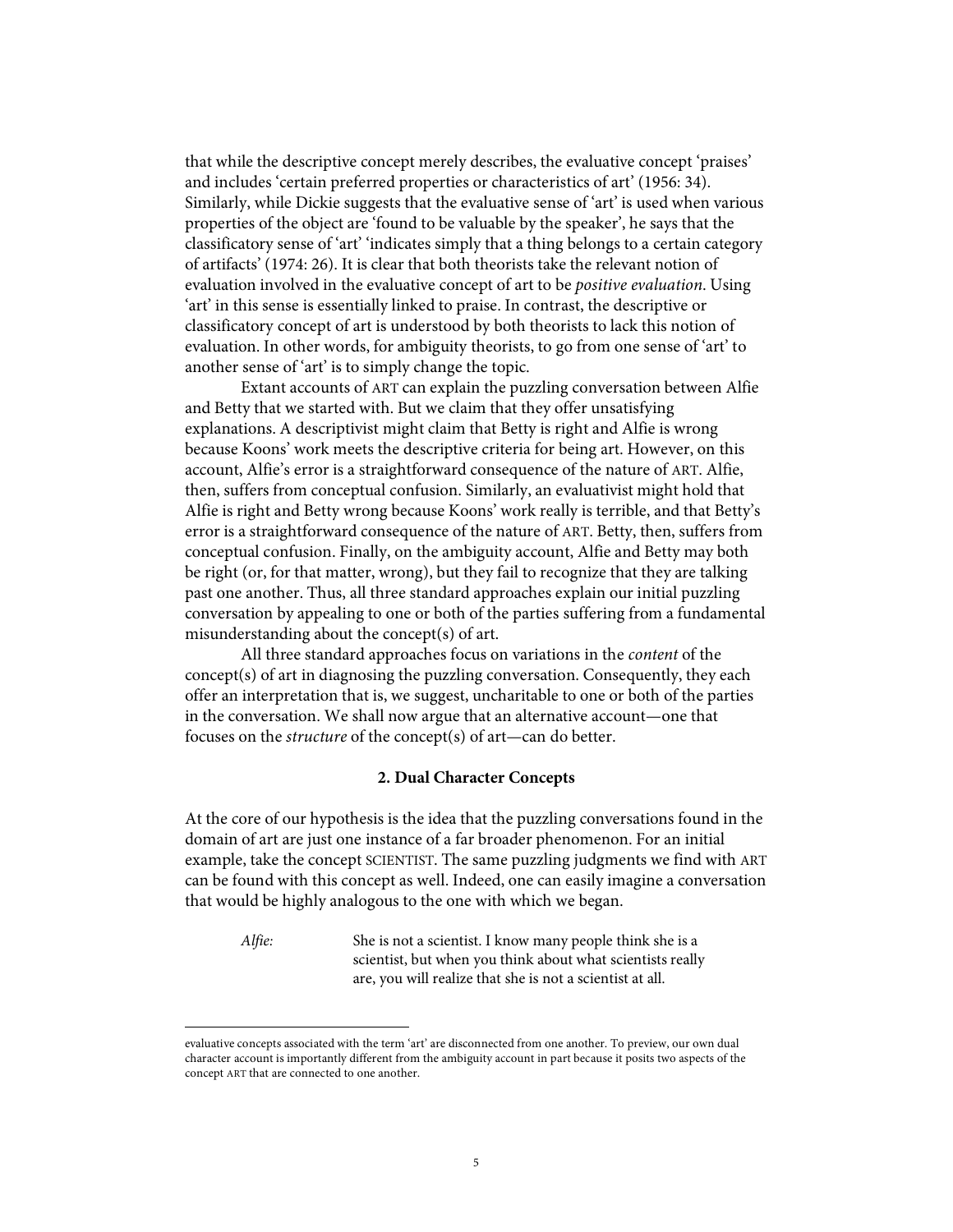| Betty: | Of course she is a scientist. She is skilled at running    |
|--------|------------------------------------------------------------|
|        | experiments and publishing in scientific journals.         |
| Alfie: | That is not what I meant! What I meant is that she does    |
|        | not possess a genuine willingness to revise her beliefs in |
|        | light of empirical evidence.                               |

Or take the concept CHRISTIAN. Here too, we can imagine an analogous dialogue.

| Alfie: | She is not a Christian. I know many people think she is a |
|--------|-----------------------------------------------------------|
|        | Christian, but when you think about what it really means  |
|        | to be a Christian, you will realize that she is not a     |
|        | Christian at all.                                         |
| Betty: | Of course she is a Christian. She goes to church every    |
|        | week and believes that Jesus is the son of God.           |
| Alfie: | That is not what I meant! What I meant is that she does   |
|        | not show genuine compassion.                              |

It seems that we can now draw a quite general distinction between a whole class of concepts for which these patterns of judgment arise and another class of concepts for which they do not. In other words, we can pick out the concepts for which people make the kinds of judgments found in these dialogues (SCIENTIST, CHRISTIAN, SOLDIER) and distinguish them from concepts for which people would not make such judgments (CASHIER, WAITER, OPTICIAN). Concepts for which people do make these sorts of judgments have been referred to as *dual character concepts* (Del Pinal and Reuter 2017; Guo, Dweck, and Markman 2018; Knobe et al. 2013; Leslie 2015; Newman and Knobe in press; Tobia, Newman, and Knobe in press; building on Machery and Seppälä 2009; see Reuter 2019 for an overview).

One of the most salient facts about dual character concepts generally is that each such concept appears to be associated with two distinct criteria.<sup>8</sup> Many things will satisfy both criteria or neither, but there will also be cases in which a single thing satisfies one criterion but not the other. It is precisely this sort of case that one finds in the dialogues in the preceding section. In each dialogue, Alfie adopts one criterion and concludes that a person does not fall under the relevant concept, while Betty adopts another criterion and concludes that this same person does fall under the concept.

The kind of criterion that Betty adopts in these dialogues does not seem to involve anything unique to dual character concepts. It seems to be a kind of criterion that one might also find for concepts of many other types. Following existing work in this area, we assume that these criteria are best understood in terms of a set of different descriptive features.<sup>9</sup> For example, the concept SCIENTIST might be associated with descriptive features like running experiments and publishing in

<sup>8</sup> For simplicity, we will often speak of *the* descriptive features criterion and *the* characteristic values criterion. However, we in fact think that most concepts include multiple descriptive features criteria and multiple characteristic values criteria. So, for example, when we speak of the descriptive feature criterion, we really mean to pick out the cluster of descriptive features criteria, whatever they turn out to be.

<sup>9</sup> The existing literature on this topic is enormous and highly complex. For helpful reviews, see Murphy (2002) and Smith and Medin (1981).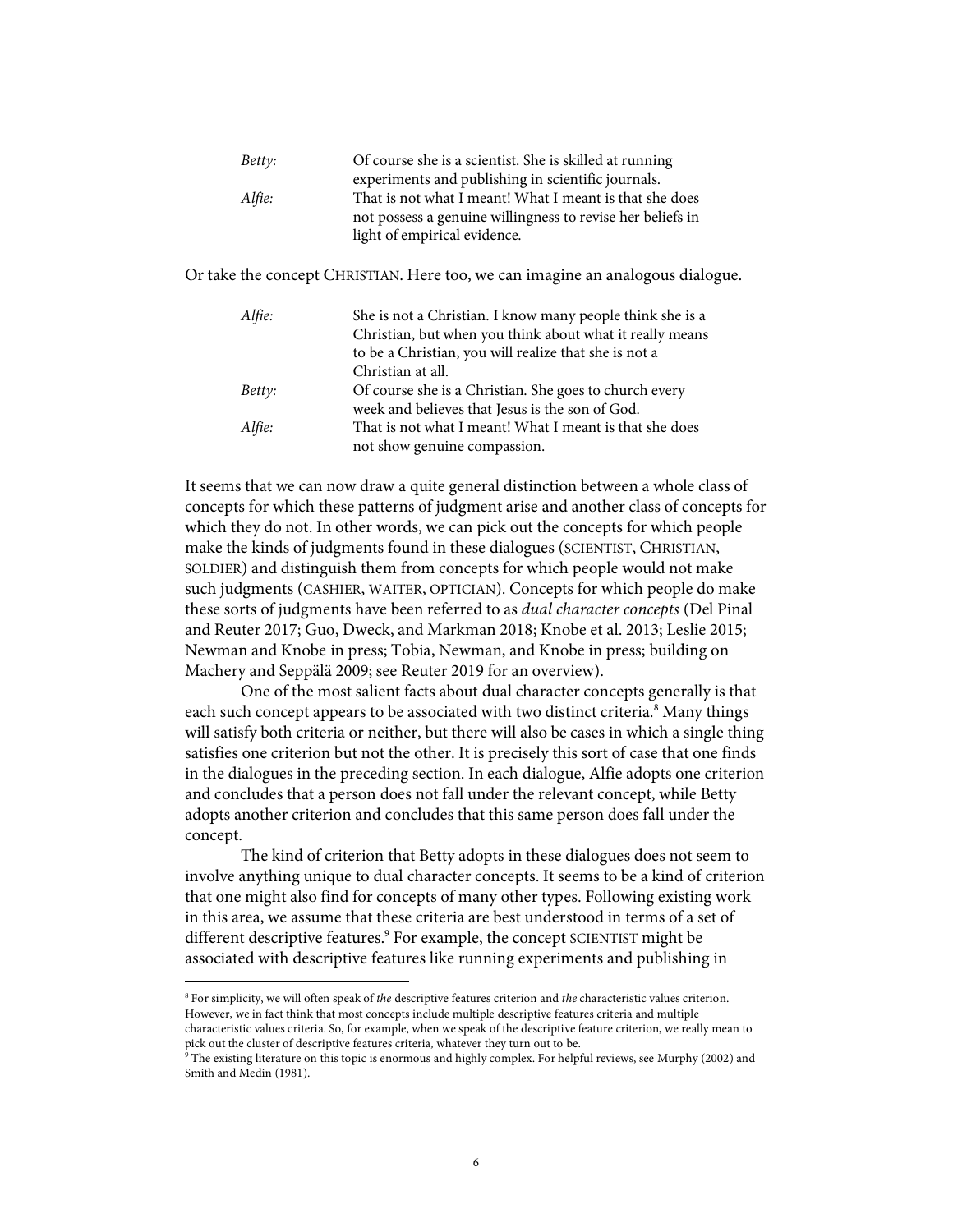scientific journals. Similarly, the concept CHRISTIAN might be associated with descriptive features like going to church and believing that Jesus is the son of God. There has already been a great deal of valuable research on how people use lists of features like these as criteria for concepts, and we will not be contributing anything new to the study of this topic here. In what follows, we will refer to this first criterion as the *descriptive features criterion*.

By contrast, the kind of criterion that Alfie adopts in these dialogues seems to be more distinctive to dual character concepts in particular. In general, one can pick out this second criterion by adding the modifier 'true'. Thus, Alfie could make it clear which criterion he is employing by saying something like 'She is not a true scientist' or 'She is not a true Christian'. Our focus in what follows will be on judgments of this type.

Note to begin with that this second criterion is very different from the familiar idea that certain people or objects count as 'prototypical' members of categories (as explored, e.g., in the work of Rosch & Mervis, 1975). Indeed, it often makes sense to say that a person fulfills this second criterion even when that person doesn't even come close to being a prototypical category member. Consider a sixyear-old child who has rarely, if ever, gone to church and who has only the vaguest sense of who Jesus is. This child is clearly not the prototypical member of a category of Christians, but all the same, if she were to display a striking capacity for compassion or forgiveness, we might be inclined to say that ultimately it is her, and not the more prototypical category members, who should be seen as the best illustration of what it means to be a 'true Christian'.

So then, what exactly is involved in this second criterion? Broadly speaking, it seems in some way to involve values. However—and this point will be crucial in what follows—it does not seem to be simply a matter of whether something is *good*. As Del Pinal and Reuter (2017) have shown, people are perfectly willing to apply dual character concepts even to entities that they do not regard as straightforwardly good. To illustrate, consider a person who is unskilled with respect to all of the various descriptive features involved in being a scientist (unskilled at running experiments, unskilled at publishing in scientific journals, etc.). This person would certainly be lacking in something of value, but it would not be correct to say just for that reason that she did not fulfill the second criterion and was therefore not a 'true scientist'. On the contrary, there might be cases in which we could hold up such a person as the very paradigm of what being a true scientist is all about. For example, suppose that a person was lacking in these various skills but that she nonetheless showed an extraordinary willingness to subject her beliefs to empirical scrutiny and to revise even her most cherished commitments in the light of empirical evidence. In such a case, we might acknowledge that she is not an especially good scientist, but it would still make perfect sense to say that she perfectly fulfills the second criterion on for the concept SCIENTIST. For example, we might pick this person out and say: 'When you think about what it really means to be a scientist, you would have to say that this person is a true scientist'.

Within existing work on dual character concepts, one hypothesis is that the second criterion is to be understood not in terms of being good but rather in terms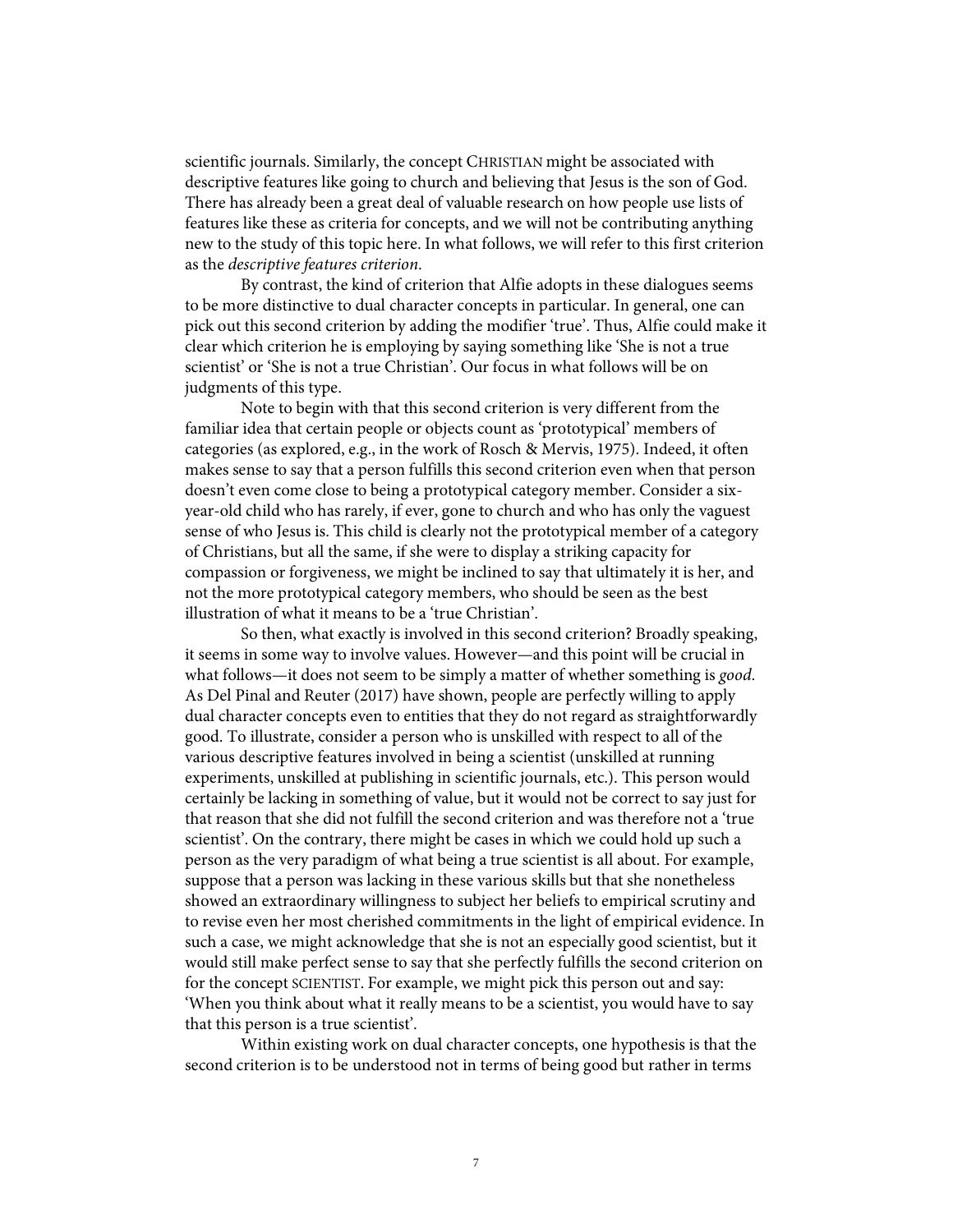of embodying certain *characteristic values* (Knobe et al. 2013). For example, in addition to whichever descriptive features we might associate with the concept SCIENTIST, we seem to associate this concept with some values (e.g., a commitment to revise one's beliefs in light of empirical evidence). To the extent that a person embodies this value, she fulfills the second criterion and counts as a 'true scientist'. Similarly, we might associate CHRISTIAN not only with various descriptive features but also with some values (e.g., compassion), and to the extent that a person embodies these values, she counts as a 'true Christian'. We therefore refer to the second criterion for dual character concepts as the *characteristic values criterion*.

Note that the question as to whether something fulfills the characteristic values criterion is deeply different from the question as to whether it is good. For example, to say that an individual is a 'true Christian' is not to say that she is a good human being; it is to say that she embodies the characteristic values of Christianity. Some people might believe that the characteristic values of Christianity are not good, or that they are not nearly as important as certain other values. Such people might think that a given individual does embody the characteristic values of Christianity but that she is still a terrible human being. The key point now is that one could not express such an opinion by saying: 'She is not a true Christian'. In short, the characteristic values criterion is a matter of embodying the characteristic values associated with a particular concept rather than of being good per se.

What is the relationship between descriptive features and characteristics values criteria? Within research on dual character concepts more broadly, it has been suggested that people pick out the values by in some way reflecting on the features. For example, one view is that people determine which values are associated with a particular concept by looking at the features associated with that concept and asking which values those features serve to realize (Knobe et al. 2013). If this more general view turns out to be correct, and if it applies also to the concept ART, we arrive at a different conception of the relationship between the two criteria associated with that concept. On the traditional ambiguity account, although the word 'art' can be used to express either a descriptive concept or an evaluative concept, those two concepts are disconnected from one another. Thus, when a person switches from the descriptive to the evaluative, she is basically just changing the topic. By contrast, on the dual character account, the two criteria are very closely related. When a person moves from the descriptive features criterion to the characteristic values criterion, she is not simply abandoning her previous topic and switching over to a different one. Rather, there is some important sense in which she is just reflecting more deeply on the significance of the very same descriptive features she had been considering before.

### **3. Dual Character Account of ART**

Our hypothesis is that ART is a dual character concept. We therefore suggest that some of the puzzling conversations we find about whether or not a given artifact counts as a work of art are not best explained by positing something highly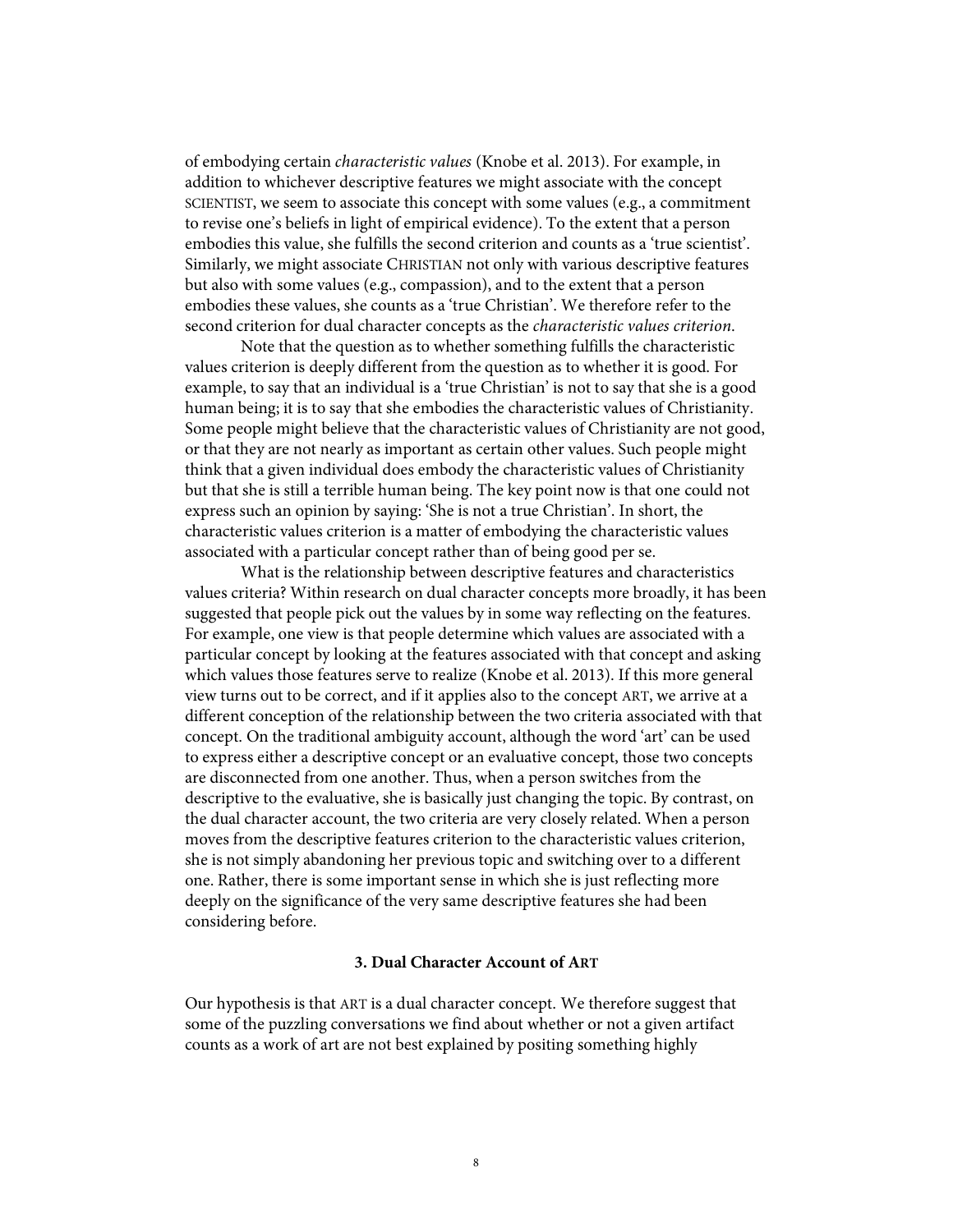distinctive about the concept ART in particular. Instead, they are best explained in terms of general facts about the structure of dual character concepts.

This hypothesis yields a simple explanation of the dispute in the dialogue with which we began. Betty is relying on the features criterion, while Alfie is relying on the characteristic values criterion. Alfie's claim is that the object does not count as a true work of art because it does not embody the characteristic values of art. In this sense, the dialogue is no different from the analogous disputes one might find using SCIENTIST, CHRISTIAN, or any other dual character concept.

In the specific case of ART (and a select few other dual character concepts), there are certain additional factors that obscure this structure and make it especially difficult to understand the nature of the debate. The problem is simply that almost all people regard the characteristic values of ART as good. For this reason, one may initially be drawn to a hypothesis that is more or less unrelated to the framework developed in the previous section. Specifically, one may be drawn to the hypothesis that the evaluative criterion that sometimes guide people's use of the concept ART are simply a matter of determining whether a given artifact is good. In other words, one may be drawn to the evaluative account of ART or the ambiguity account of ART, both of which say that 'art' can connote a positive evaluation.

We will argue against this hypothesis. We suggest that the question as to whether an artifact is a 'true work of art' is not fundamentally different from the question as to whether a person is a 'true Christian' or even whether a person is a 'true gangster'. In all cases, we are asking whether an object embodies the characteristic values associated with the relevant concept. The only difference is that, in the case of art, it happens that just about everyone regards the characteristic values as good.

To explore these issues, we adopt a distinctive approach. Instead of zeroing in on the concept ART in particular, we focus on the ways in which this one concept resembles or differs from concepts of other types. Accordingly, we conducted a series of studies examining people's use of the concept ART along with

- a. a variety of concepts that had already been shown in previous studies either to have dual character (e.g., FRIEND) or not to have dual character (e.g., CATALOG)
- b. a variety of other art concepts (LITERATURE, BALLET, BREAKDANCING, etc.) which, we will argue, differ in that some have dual character and some do not

If one looks just at the patterns in people's application of ART, we acknowledge that a number of quite different hypotheses would be possible. However, we suggest that the full pattern observed across all of these concepts provides strong evidence in favor of our hypothesis that ART is dual character.

#### **4. Pretest**

We will be arguing that some art concepts, including ART, have dual character and others do not. As a first step in this argument, we need to assemble a list of art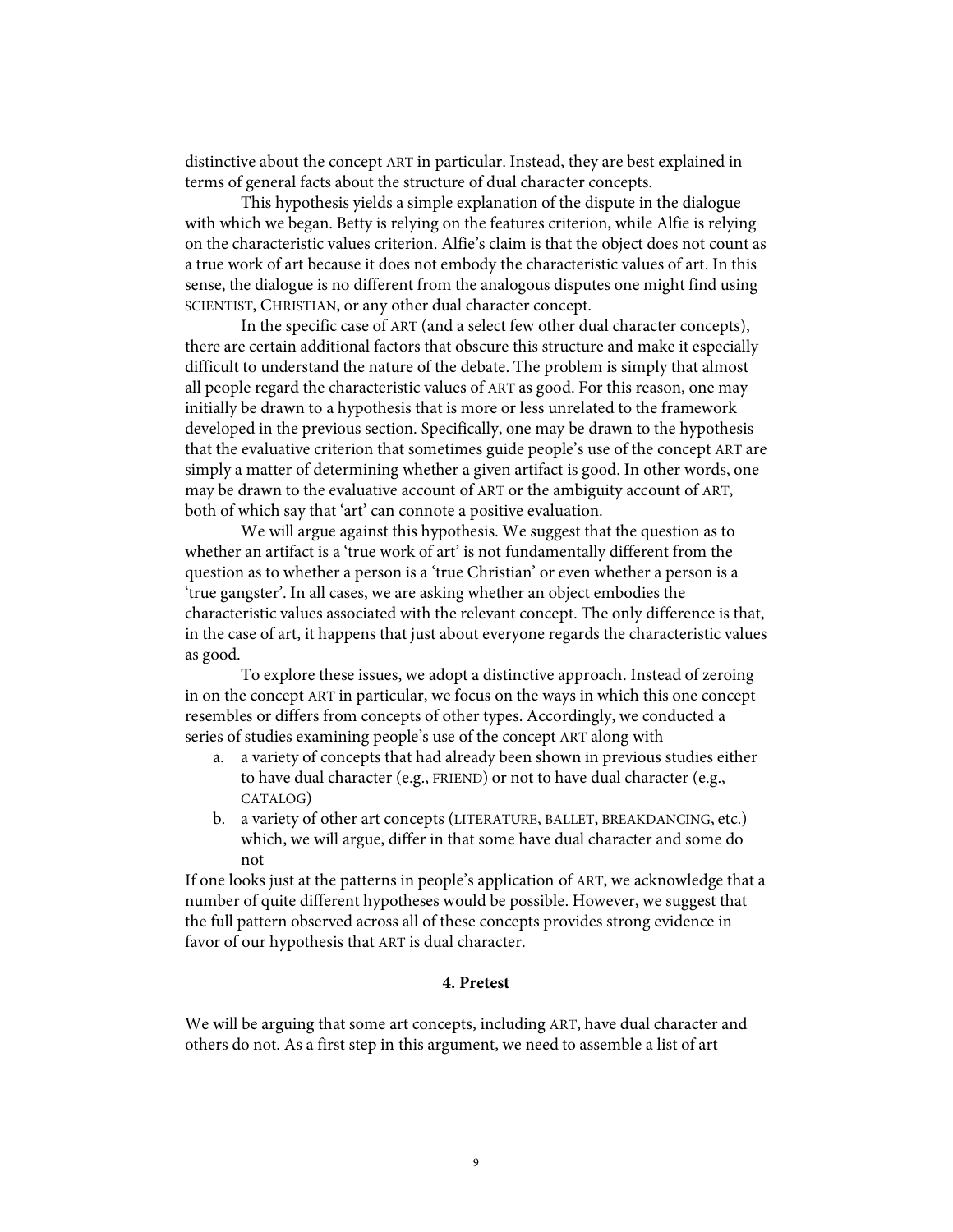concepts that we claim to have dual character and a list of art concepts that we claim not to have dual character. We construct these two lists using a simple pretest.

The pretest borrows a method used to generate a list of non-art dual character concepts in Knobe et al. (2013). Participants were presented with twentyeight different art concepts (see Table 1) and, for each concept, asked to consider a brief dialogue. The dialogue is shown here with the concepts ART (the bolded and italicized texts are as shown to participants).

Suppose that someone says: 'That's **art**.' And now suppose that another person replies:

*I completely disagree. That's not really art at all. In fact, if you think that it is really art, I would have to say that there is something fundamentally wrong with your values.*

Participants were then asked whether the second speaker's talk about values made sense or whether this talk of values was just beside the point. To the degree that people thought that the reference to values made more sense for a given concept, we inferred that people saw the concept as involving a judgment with respect to the characteristic values criterion that is distinctive of dual character concepts.**<sup>10</sup>** By contrast, to the degree that people thought that the reference to values made less sense, we inferred that people saw the concept as purely descriptive. We use this simple pretest to assemble the lists of concepts that will play a key role in our subsequent studies.

## *4.1. Methods*

-

One hundred two participants were recruited via Amazon Mechanical Turk.<sup>11</sup> All participants were presented with 28 art concepts in randomized order. The concepts were: ARCHITECTURE, ART, ARTWORK, BALLET, BREAKDANCING, COMIC, COMEDY, CONCEPTUAL ART, DOCUMENTARY, FICTION, FILM, HORROR, LIMERICK, LITERATURE, NON-FICTION, NOVEL, OPERA, PHOTOGRAPH, PLAY, PUNK, RAP, SCIENCE FICTION, SCULPTURE, SHORT STORY, SONNET, STREET ART, SUSPENSE, VIDEO GAME.

 $10$  A referee rightly notes that although the method used in this pretest makes it possible to distinguish between descriptive concepts and value-laden concepts, it does not by itself make it possible to distinguish between different types of value-laden concepts. In particular, this method does not make it possible to distinguish between dual character and thick concepts. This an important issue for further research, and difficult questions arise about whether the normativity involved in dual character concepts is the same as the normativity involved in thick concepts (Reuter 2019: 5–6). Hence, while for this pretest we follow the method of previous empirical work on dual character concepts, we also acknowledge the limitations of this method. Note, however, that in Study 2, we empirically demonstrate a difference between dual character concepts and concepts that have a positive evaluative component, such as MASTERPIECE and HERO, which are plausibly regarded as thick concepts.

<sup>&</sup>lt;sup>11</sup> 54.9% of participants self-identified as female. The mean age of participants was 34.79 years, with a standard deviation of 11.801. For all studies reported in this paper, we recruited from a pool of participants with registered location in the United States. Participants were paid market rate. See Paolacci and Chandler (2014) for an overview of the demographic characteristics of the Amazon Mechanical Turk participant pool, its validity for conducting social scientific research, and favorable data quality comparisons with traditional university lab studies.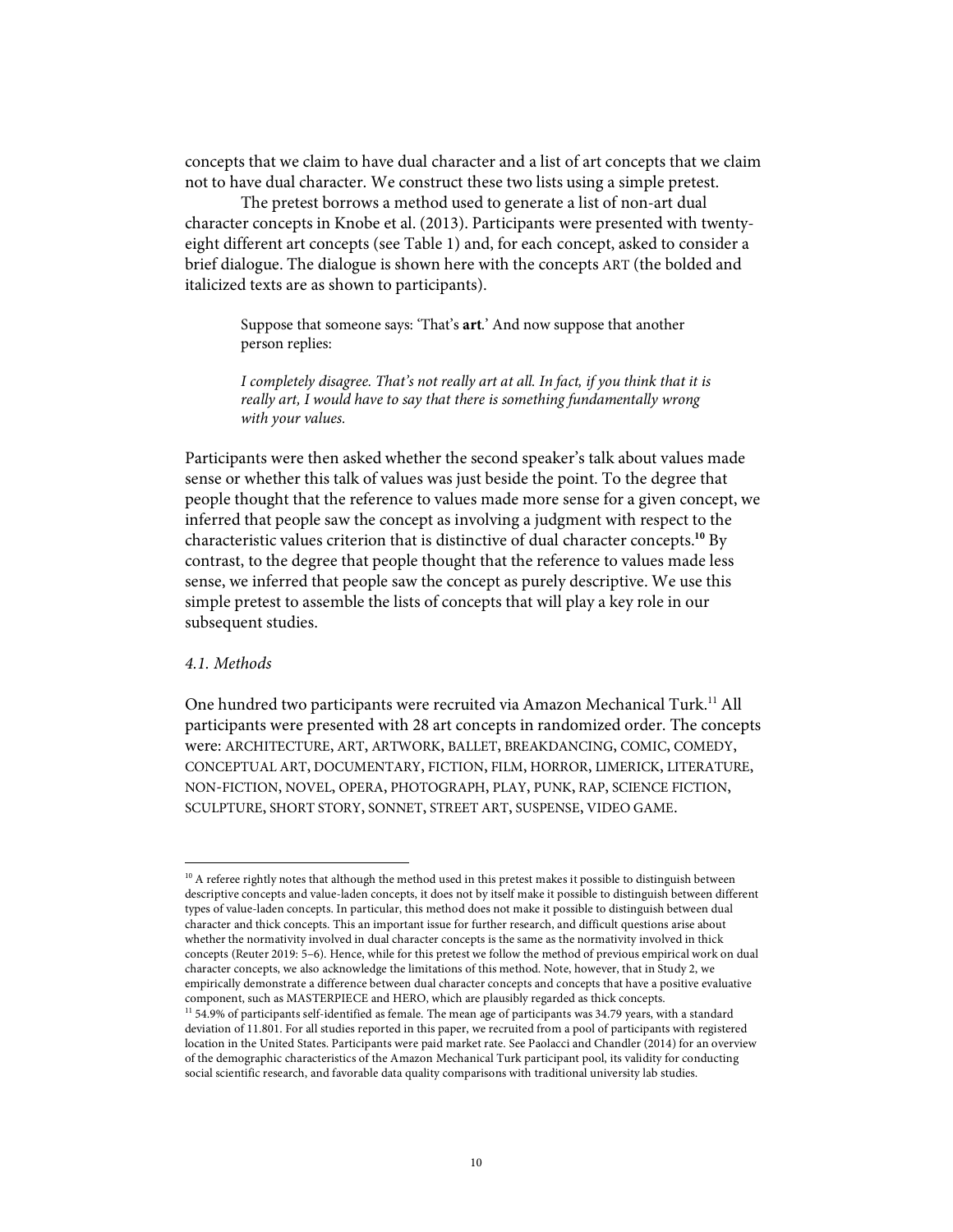For each concept, participants were presented with the dialogue described above. Participants were then asked whether the second speaker's reply made sense or whether the reference to values here was just beside the point and made no sense. Ratings were recorded on a scale from 1 ('doesn't make sense') to 7 ('makes sense').

#### *4.2. Results and Discussion*

The mean ratings for each concept are displayed in Table 1. As the table shows, there is great variation within art concepts in terms of the degree to which participants believe that their application has something to do with values. Participants clearly judged some art concepts, such as STREET ART and PUNK, to have some connection to values, but they judged other art concepts, such as LIMERICK and COMIC, not to involve such a connection. Importantly, the concept ART fell into the former category.

|                        | Mean | Std. Deviation |
|------------------------|------|----------------|
| <b>LIMERICK</b>        | 2.48 | 1.739          |
| COMIC                  | 2.54 | 1.645          |
| <b>VIDEO GAME</b>      | 2.60 | 1.842          |
| <b>SONNET</b>          | 2.63 | 1.734          |
| <b>BREAKDANCING</b>    | 2.75 | 1.784          |
| <b>SHORT STORY</b>     | 2.76 | 1.719          |
| <b>ARCHITECTURE</b>    | 2.89 | 1.823          |
| <b>PLAY</b>            | 3.03 | 1.821          |
| <b>BALLET</b>          | 3.03 | 1.771          |
| <b>SUSPENSE</b>        | 3.13 | 1.778          |
| <b>SCULPTURE</b>       | 3.18 | 1.869          |
| <b>DOCUMENTARY</b>     | 3.18 | 1.890          |
| <b>NOVEL</b>           | 3.18 | 1.853          |
| <b>OPERA</b>           | 3.20 | 1.851          |
| <b>SCIENCE FICTION</b> | 3.23 | 1.845          |
| FILM                   | 3.35 | 1.953          |
| RAP                    | 3.35 | 1.933          |
| PHOTOGRAPHY            | 3.37 | 1.944          |
| <b>FICTION</b>         | 3.40 | 1.941          |
| <b>PUNK</b>            | 3.66 | 2.099          |
| NON-FICTION            | 3.66 | 2.056          |
| <b>HORROR</b>          | 3.66 | 1.827          |
| <b>STREET ART</b>      | 3.87 | 2.003          |
| <b>ARTWORK</b>         | 3.92 | 1.984          |
| CONCEPTUAL ART         | 3.96 | 1.980          |
| <b>LITERATURE</b>      | 4.15 | 1.895          |
| <b>COMEDY</b>          | 4.26 | 1.985          |
| ART                    | 4.39 | 2.102          |

*Table 1. Means and standard deviations for concepts examined in the pretest. Italicization indicates that the concept was selected for further investigation in Study 1 and Study 2.*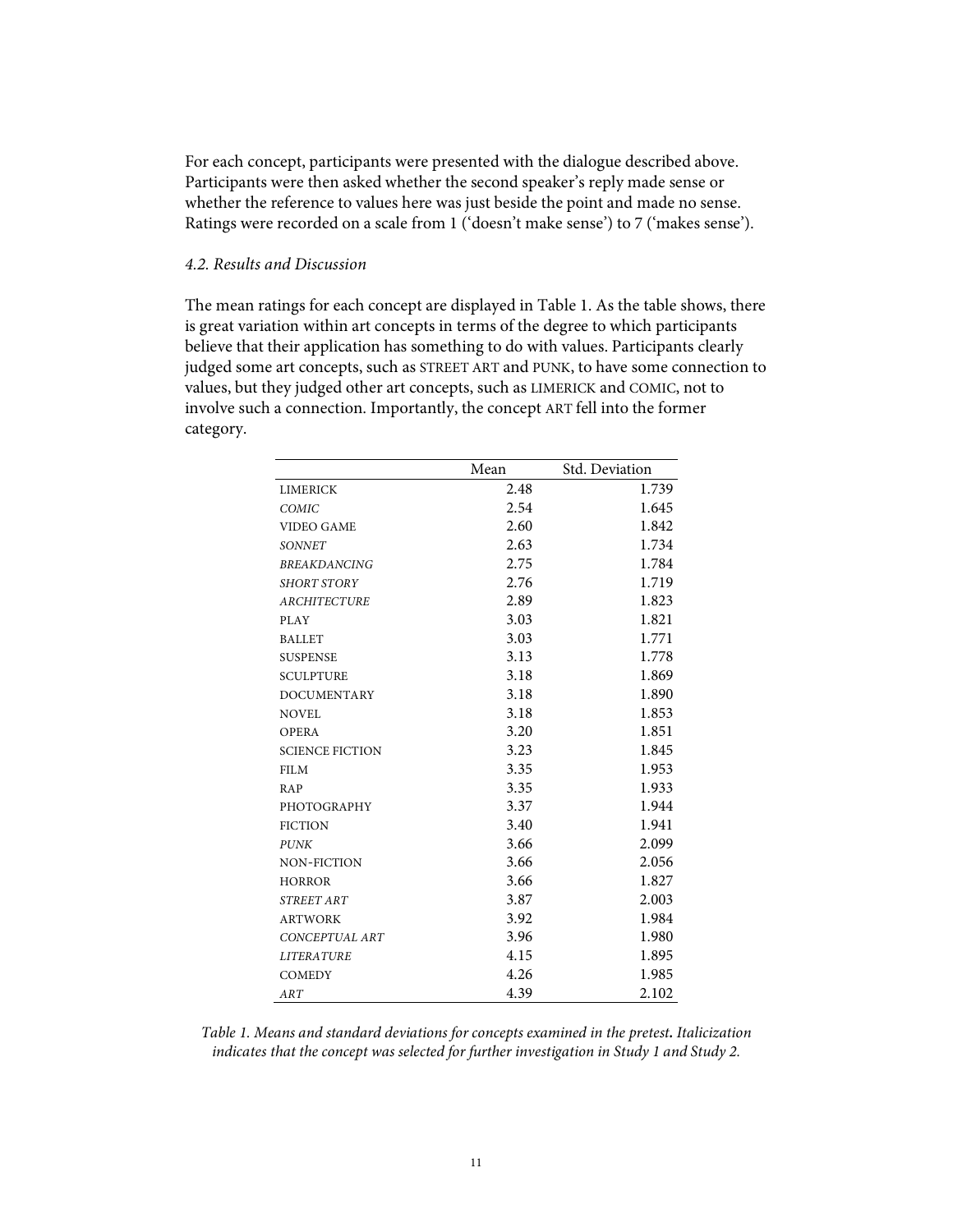Although the aim of this pretest was simply to generate stimuli that could be used in the subsequent studies, it is perhaps interesting in itself to see that some of these concepts are quite different from others. For example, why is it that LITERATURE scores more highly on this measure than ARCHITECTURE? One possibility would be that art concepts are more dual character when they are more subsumed under the concept ART. In other words, the concept LITERATURE seems to refer only to those works of fiction or poetry that embody certain artistic values. By contrast, the concept ARCHITECTURE is not reserved for buildings that embody artistic values but is instead applied more broadly to all buildings, regardless of the values they embody. Future research could explore these questions more directly, perhaps by randomly assigning participants to receive different art concepts that differ systematically just in certain specific properties.

In the studies that follow, we took concepts with relatively high mean ratings as exemplars of **dual character art concepts** (ART, LITERATURE, CONCEPTUAL ART, STREET ART, PUNK), and concepts with relatively low mean ratings as exemplars of **descriptive art concepts** (ARCHITECTURE, SHORT STORY, BREAKDANCING, SONNET, COMIC). In what follows, we compare these different kinds of concepts to each other, and also to certain non-art concepts.

#### **5. Study 1**

One striking property of dual character concepts, as established in Knobe et al. (2013), is that people generally find it appropriate to use them in what we will call an *ultimately-not sentence* (illustrated here using the concept FRIEND):

There is a sense in which she is clearly a friend, but ultimately, when you think about what it really means to be a friend, you would have to say that she is not a friend at all.

By contrast, people usually do not regard such sentences as appropriate when used with non-dual character concepts (illustrated here using STROLLER):

There is a sense in which that is clearly a stroller, but ultimately, when you think about what it really means to be a stroller, you would have to say that it is not a stroller at all.

Our hypothesis now is that this same effect should arise within art concepts. Thus, we predict that the trademark reaction obtained for dual character concepts outside the domain of art (such as FRIEND) should also be regarded as appropriate for the art concepts picked out by our pretest as dual character (including the concept ART). People should therefore regard sentences like this one as appropriate:

There is a sense in which that is clearly art, but ultimately, when you think about what it really means to be art, you would have to say that it is not art at all.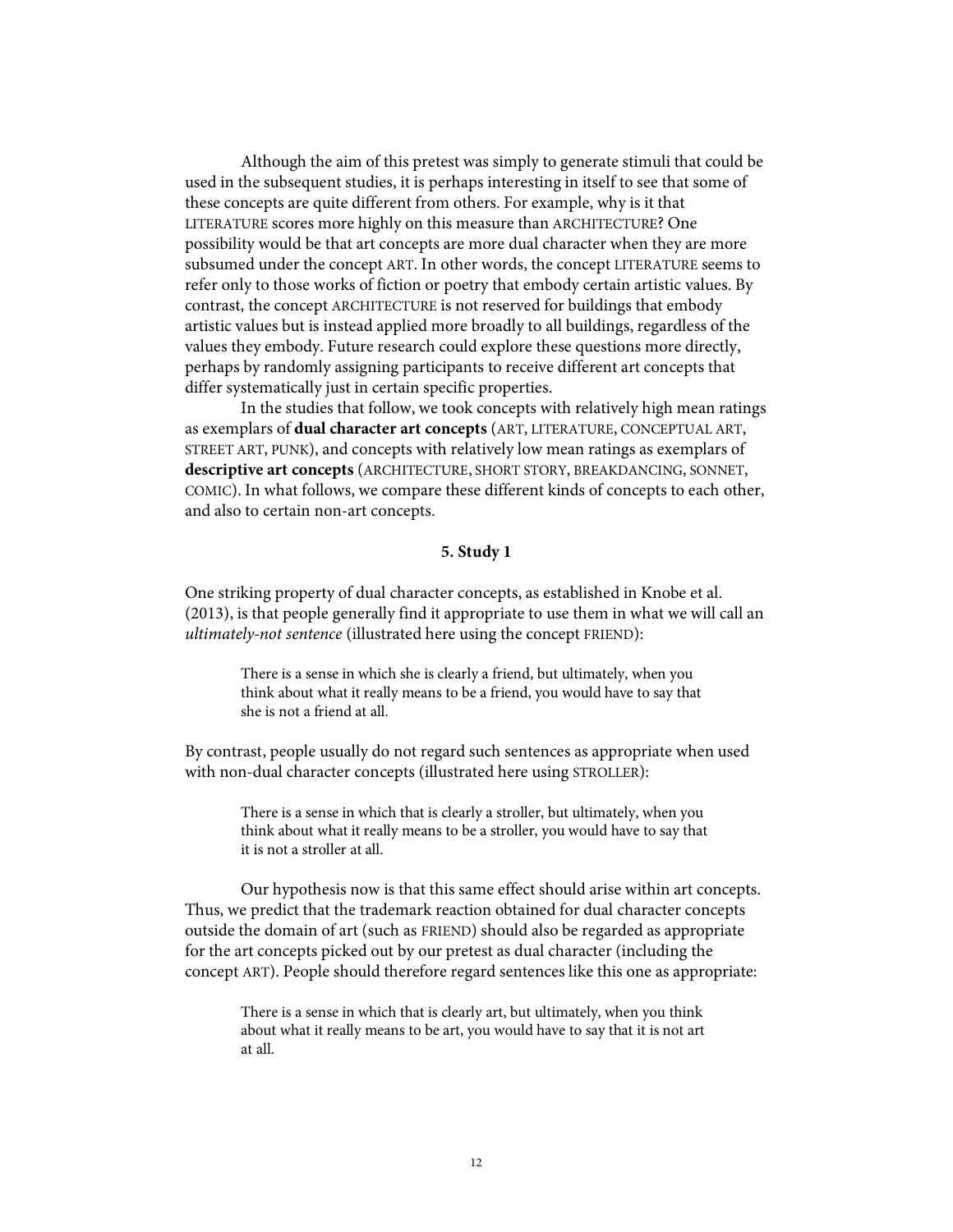For this study, we compared four concept sets, which varied along two dimensions, concept domain (art vs. non-art) and concept type (dual character vs. descriptive), with four exemplars each:<sup>12</sup>

- *Art / Dual Character:* ART, CONCEPTUAL ART, STREET ART, PUNK
- *Art / Descriptive:* COMIC, SONNET, BREAKDANCING, ARCHITECTURE
- *Non-Art / Dual Character:* FRIEND, CRIMINAL, MUSEUM, LOVE
- *Non-Art / Descriptive:* CHAIR, STROLLER, OBITUARY, CATALOG

For each concept, participants were presented with an ultimately-not sentence and asked to rate the sentence on a scale from 'sounds weird' to 'sounds natural'. We predicted that the results for the art concepts would mirror the results for the nonart concepts, showing the same basic distinction between dual character concepts and descriptive concepts. If we do obtain this result, it would provide evidence that the puzzling patterns of judgment associated with art concepts are best understood as instances of the same basic phenomenon that can be seen in people's use of nonart dual character concepts.

# *5.1. Methods*

Forty-nine participants were recruited via Amazon Mechanical Turk.<sup>13</sup> Each participant was presented with all concepts, in randomized order, in a completely within-subject design. For each concept, participants were given an ultimately-not sentence. Participant responses to each sentence were then recorded on a scale from 1 ('sounds weird') to 7 ('sounds natural').

#### *5.2. Results*

-

For each participant, we calculated the mean response for each concept set. The mean responses for each condition are displayed in Figure 1. As the figure shows, participants thought that the ultimately-not statement sounded more natural when applied to dual character concepts than when applied to descriptive concepts. Importantly, this pattern emerged not only for the non-art concepts (replicating previous results) but also for the art concepts.

Results were analyzed using a 2 (concept domain: art vs. non-art) x 2 (concept type: dual character vs. descriptive) repeated-measures ANOVA. As predicted, there was a large main effect of concept type whereby dual character concepts received higher ratings than descriptive concepts,  $F(1, 48) = 98.734$ ,  $p <$ 

 $12$  The art concepts were selected partly on the basis of the pretest and partly on the basis of theoretical and pragmatic considerations. The non-art concepts were selected partly on the basis of the lists provided in Appendix A of Knobe et al. (2013) and partly on the basis of theoretical and pragmatic considerations. A referee rightly notes that it was actually the concept ART MUSEUM, instead of MUSEUM, that appeared in Knobe et al.'s (2013) list; but we made the modification to avoid confounding the art vs. non-art distinction between concept sets. Indeed, when we scrutinized the results further as prompted by the referee's comment, we discovered that the mean rating of MUSEUM is the lowest of all non-art dual character concepts tested (but still higher than all non-art descriptive concepts tested). Perhaps this exploratory result suggests that the dual character property that Knobe and colleagues discovered is significantly attributable to the ART component of the concept, in keeping with our hypothesis.  $^{13}$  65.3% of participants self-identified as female. The mean age of participants was 34.06 years, with a standard deviation of 11.799. 100% self-identified as native English speakers.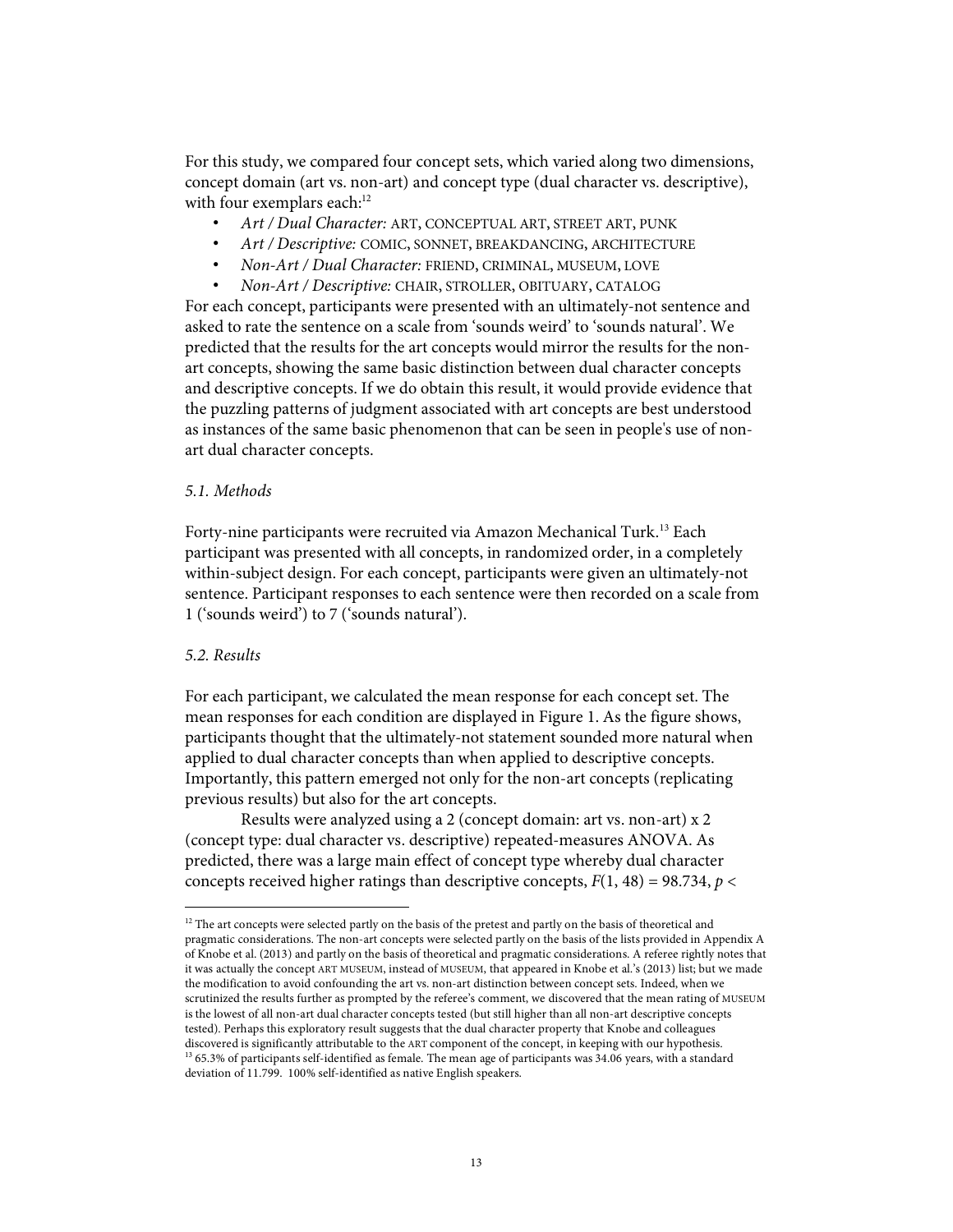0.001,  $\eta^2$ <sub>P</sub> = 0.673. In addition, there was a small main effect of concept domain such that art concepts received higher ratings than non-art concepts,  $F(1, 48) = 9.517$ ,  $p =$ 0.003,  $\eta^2$ <sub>P</sub> = 0.165, as well as a small but significant interaction between concept type and concept domain,  $F(1, 48) = 8.842$ ,  $p = 0.005$ ,  $\eta^2 P = 0.156$ . An inspection of the means showed that the interaction arose because the difference between dual character and descriptive concepts was greater for the non-art concepts. Nonetheless, pairwise comparisons between cells showed a significant effect for both types of concepts. Within non-art concepts, the dual character concepts (*M* = 5.03,  $SD = 0.945$ ) received higher ratings than the descriptive concepts ( $M = 3.17$ ,  $SD = 1.5$ 1.250),  $t(48) = 9.832$ ,  $p < 0.001$ , effect size  $r = 0.643.1$  Similarly, within art concepts, the dual character concepts ( $M = 4.96$ ,  $SD = 1.117$ ) received higher ratings than the descriptive concepts ( $M = 3.77$ ,  $SD = 1.121$ ),  $t(48) = 6.188$ ,  $p < 0.001$ , effect size  $r =$ 0.469.



*Figure 1. Sinaplots of mean naturalness ratings of concept sets in Study 1. Colored points show the mean rating for each individual participant for each concept type. Grey circles show the overall mean for each concept type. Error bars represent 95% confidence intervals.*

Since we started this investigation by thinking about the nature of the concept ART, we examined more closely participant responses to an ultimately-not sentence with 'art'. Participants agreed that the ultimately-not statement sounded natural when used with the word 'art' (giving it a mean rating of 5.39, with a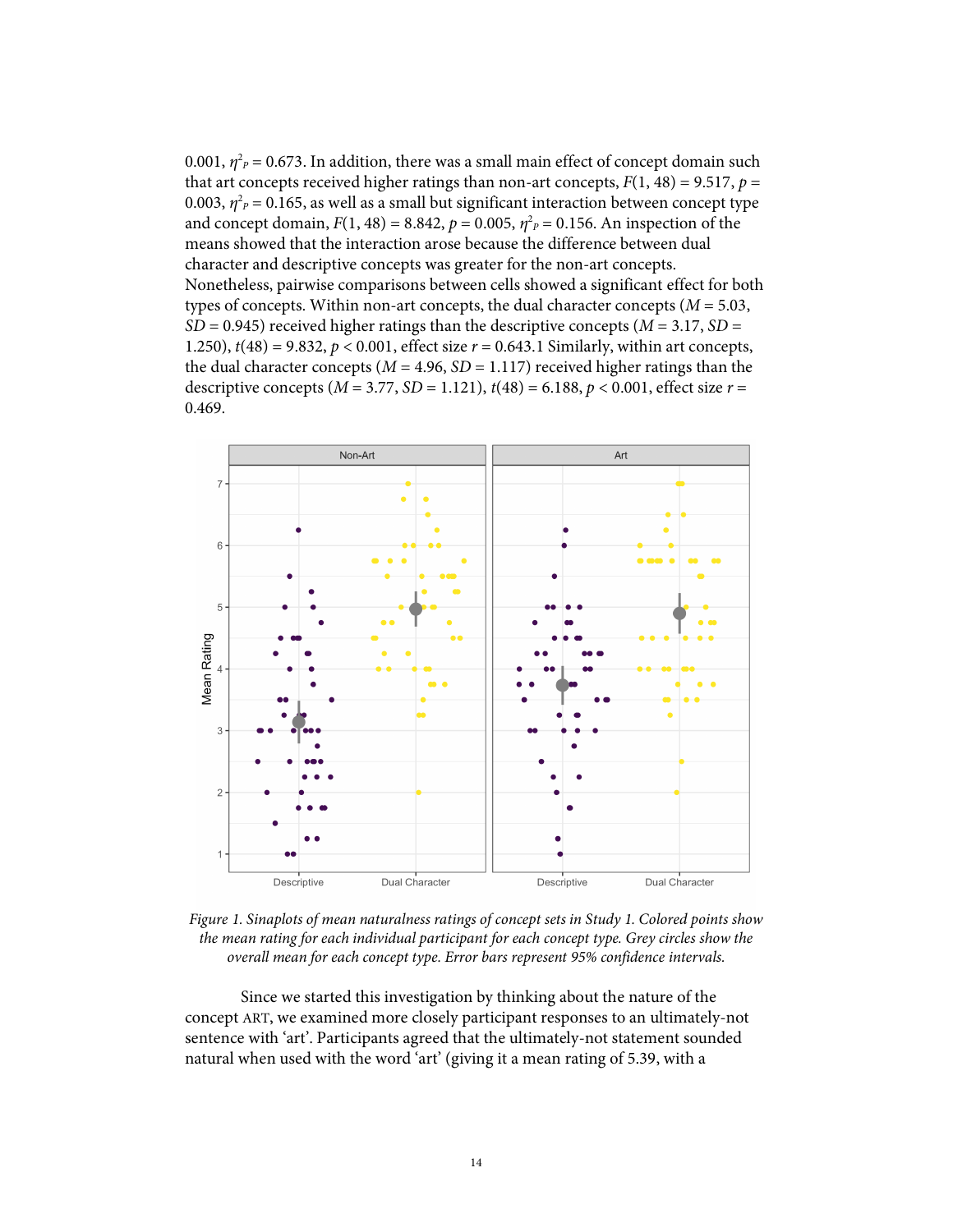standard deviation of 1.57). This rating was significantly higher than the rating they gave on average to the descriptive art concepts, but it was not significantly different from the rating they gave on average to the dual character art concepts. In fact, it was, if anything, slightly higher than the rating given on average to the dual character art concepts, indicating that the concept ART very clearly showed the trademark dual character pattern in this study. A pairwise comparison did not show a statistically significant difference between ratings of ART and the average of participant ratings of non-art dual character concepts,  $t(48) = 1.771$ ,  $p = 0.083$ . However, pairwise comparisons did show differences between ratings of ART and the average of ratings of descriptive art concepts,  $t(48) = 6.315$ ,  $p < 0.001$ , effect size  $r =$ 0.511, as well as between ratings of art and the average of ratings of descriptive nonart concepts,  $t(48) = 8.830, p < 0.001$ , effect size  $r = 0.617$ .

#### *5.3. Discussion*

-

The results of the pretest enabled us to generate a list of exemplars for dual character art concepts and descriptive art concepts. In Study 1, we sought to demonstrate that the dual character art concepts we have identified exhibit a striking property of nonart dual character concepts—namely, their appropriateness with ultimately-not sentences. Accordingly, we also sought to demonstrate that the descriptive art concepts we have identified do not exhibit the same striking property.

Previous work had shown that participants were more inclined to regard the ultimately-not sentence as natural-sounding for dual character concepts than for descriptive concepts. This study showed that a closely parallel effect arises for art concepts. Participants are more inclined to regard the ultimately-not sentence as natural-sounding for the dual character concepts (e.g., PUNK) than for the descriptive concepts (e.g., BREAKDANCING). In particular, the concept ART clearly exhibits a striking property of dual character concepts.<sup>14</sup>

Returning to the debate on the concept of art, this study suggests that there is something to our hypothesis. We found that ART and several art concepts were found to exhibit a striking property of dual character concepts. In the next study we set out to find further support for our claim that the dual character account of these concepts is correct. In particular, we wanted to provide more evidence that the descriptive, evaluative, and ambiguity approaches to these art concepts were mistaken.

# **6. Study 2**

Remember that the notion of evaluation in the evaluative account and the ambiguity accounts is that of *positive evaluation*: to call a work 'art' is to express a positive evaluation of it. Again, to emphasize, the dual character account adopts a very

<sup>&</sup>lt;sup>14</sup> In addition, this study also produced two other noteworthy results. First, we replicated the distinction between dual character and descriptive non-art concepts that Knobe et al. (2013) reported. Second, we found a small difference between art and non-art concepts that invites further investigation.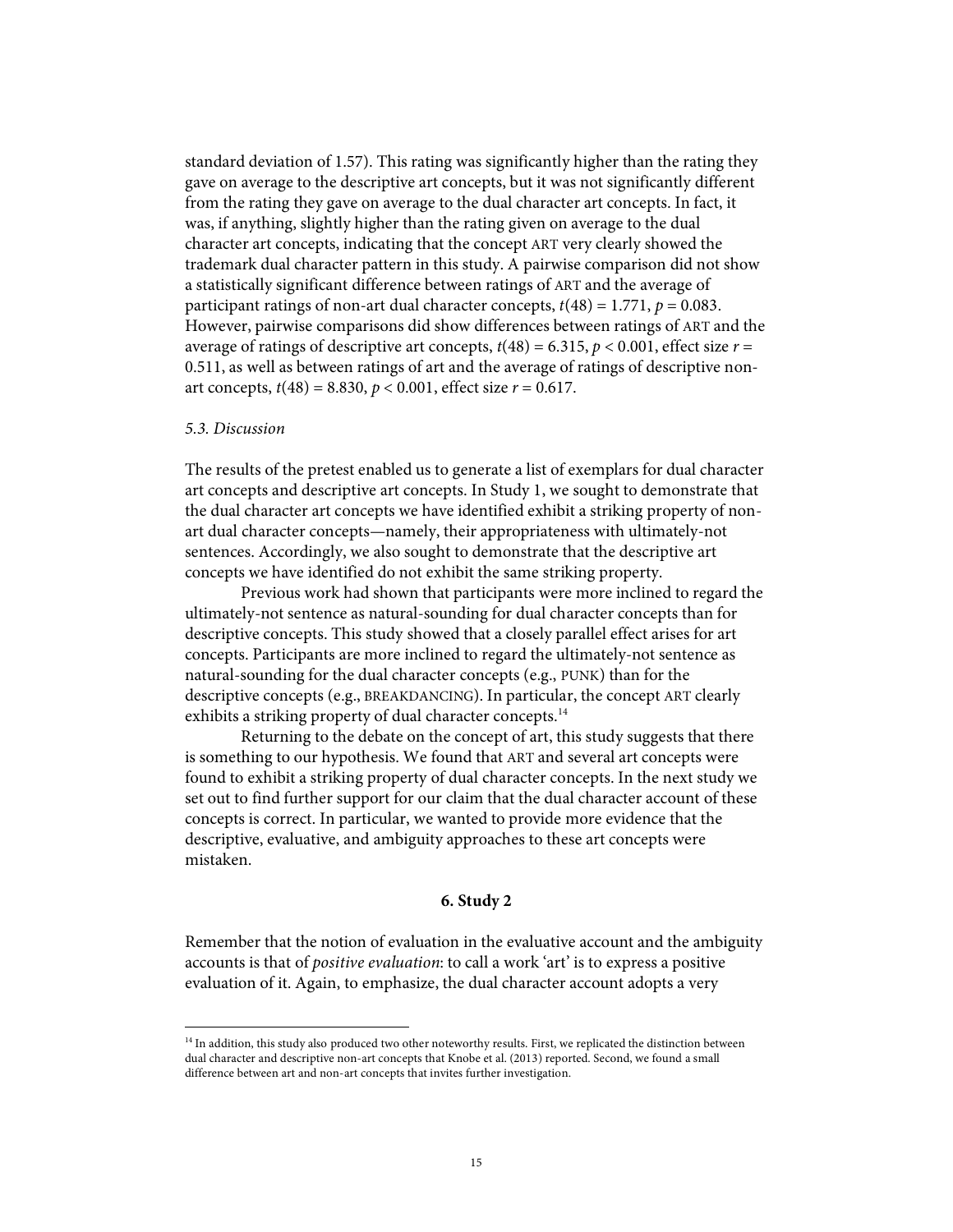different notion of evaluation, on which to call a work 'art' is to say that it embodies the characteristic values of ART—regardless of whether it is good or not.

In this study, we hypothesized that ART and other dual character art concepts that were identified in Study 1 and validated in Study 2 behave distinctly from clear cases of positive evaluative concepts, and distinctly from clear cases of descriptive concepts. If the results turn out as we hypothesized, then that is a powerful reason to think that ART is not evaluative, not descriptive, and not ambiguous between evaluative and descriptive. Instead, ART is dual character.

For the descriptive concepts, we used the descriptive art concepts that were identified in Study 1. For the positive evaluative concepts, we chose concepts that standardly express a positive evaluation. For example, consider the concept MASTERPIECE. This concept unquestionably expresses a positive evaluation: whether a work is a masterpiece or not essentially depends on the degree to which it is good. If a work is not good, then it just cannot be a masterpiece. To call a work 'masterpiece' is to say that it is good—indeed, that it is exceptionally good.

We compared three concept types, with five exemplars each, as follows:

- *Dual Character:* ART, CONCEPTUAL ART, STREET ART, PUNK, LITERATURE
- *Positive Evaluative:* MASTERPIECE, STROKE OF GENIUS, HERO, SAINT, TRIUMPH15

• *Descriptive:* COMIC, SONNET, BREAKDANCING, ARCHITECTURE, SHORT STORY For each concept, participants were presented with what we will call a *not-good-buttrue sentence*. These sentences took the following form (illustrated here using the concept ART):

That is not good, but it is true art.

-

Participants were then asked to rate the sentence on a scale from 'sounds weird' to 'sounds natural'.

The hypothesis was that such sentences would sound relatively natural only with dual character concepts. With positive evaluative concepts, the first part of the sentence—'that is not good'—would make the sentence sound internally contradictory. It standardly makes little sense to say that a work is 'a masterpiece' but at the same time that it is 'not good'. To bring out the internal contradiction, we intentionally used the locution 'that is not good' simpliciter instead of, say, 'that is not good art' because we wanted 'good' to represent positive evaluation rather than, say, good-for-art. Similarly, with descriptive concepts, the second part of the sentence—'but it is true…'—would also make the sentence sound relatively unnatural. This construction is licensed for dual character concepts, such as 'true scientist' and 'true Christian', but sounds wrong when used with concepts that do not have dual character, such as 'true doorman' and 'true stroller' (Knobe et al. 2013).

<sup>&</sup>lt;sup>15</sup> Note that not all the positive evaluative concepts are art concepts. On our view, besides MASTERPIECE and STROKE OF GENIUS, there are relatively few clear cases of positive evaluative art concepts. Since domain constancy is not essential for the result we are interested in, we decided to choose clear cases of positive evaluative concepts, even if they are not clearly art concepts.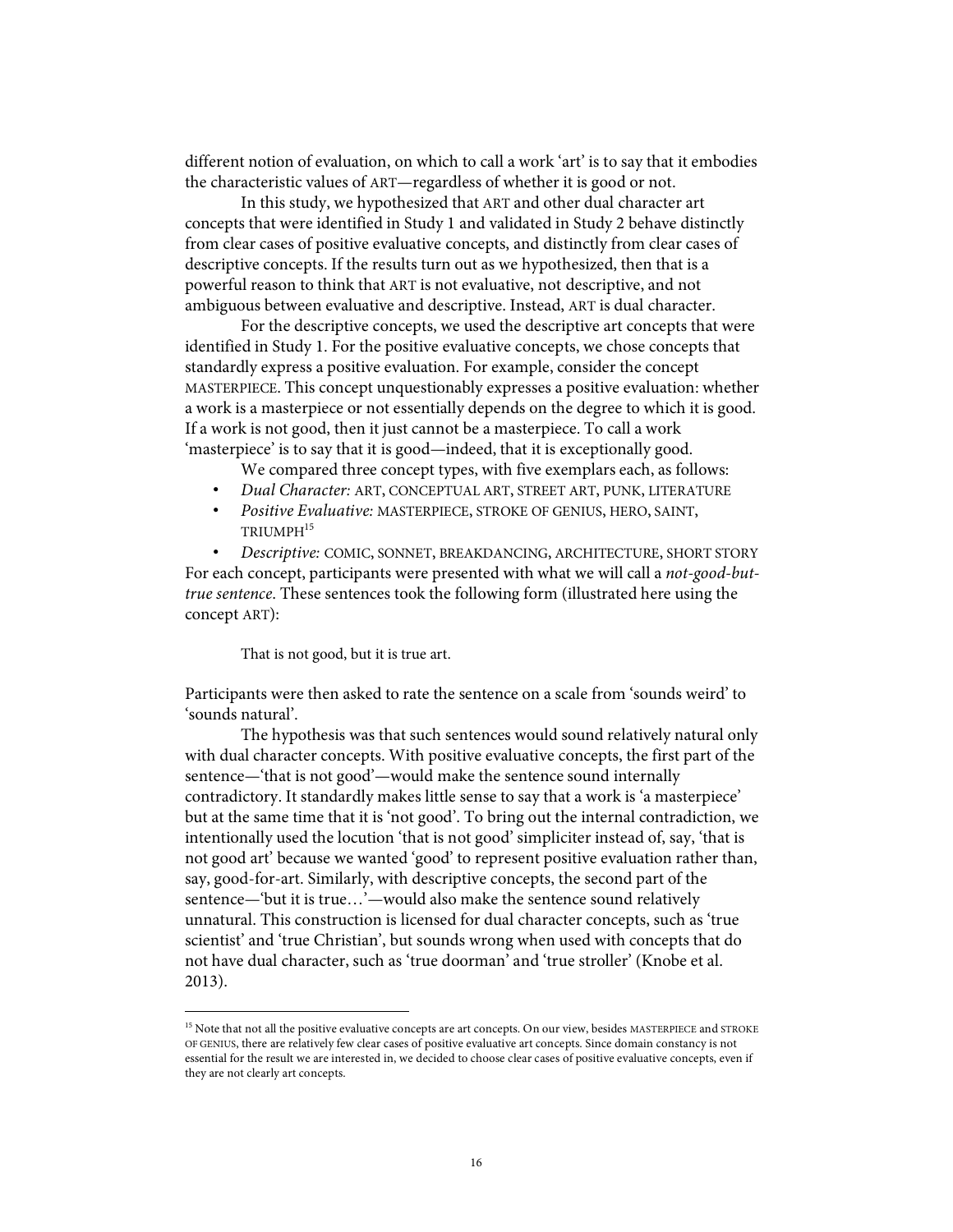

*Figure 2. Sinaplots of mean naturalness ratings of concept sets in Study 2. Colored points show the mean rating for each individual participant for each concept type. Grey circles show the overall mean for each concept type. Error bars represent 95% confidence intervals.*

#### *6.1. Methods*

Fifty participants were recruited via Amazon Mechanical Turk.<sup>16</sup> Each participant was presented with all concepts, in randomized order, in a completely within-subject design. For each concept, participants were given a not-good-but-true sentence. Participant responses to each sentence were then recorded on a scale from 1 ('sounds weird') to 7 ('sounds natural').

#### *6.2. Results*

<u>.</u>

The mean responses for each concept type are displayed in Figure 2. Overall, ratings for the not-good-but-true sentence with dual character concepts were significantly higher than ratings for positive evaluative concepts, and were also significantly higher than ratings for descriptive concepts.

 $^{16}$  60.0% of participants self-identified as female. The mean age of participants was 32.06 years, with a standard deviation of 11.350. 100% self-identified as native English speakers.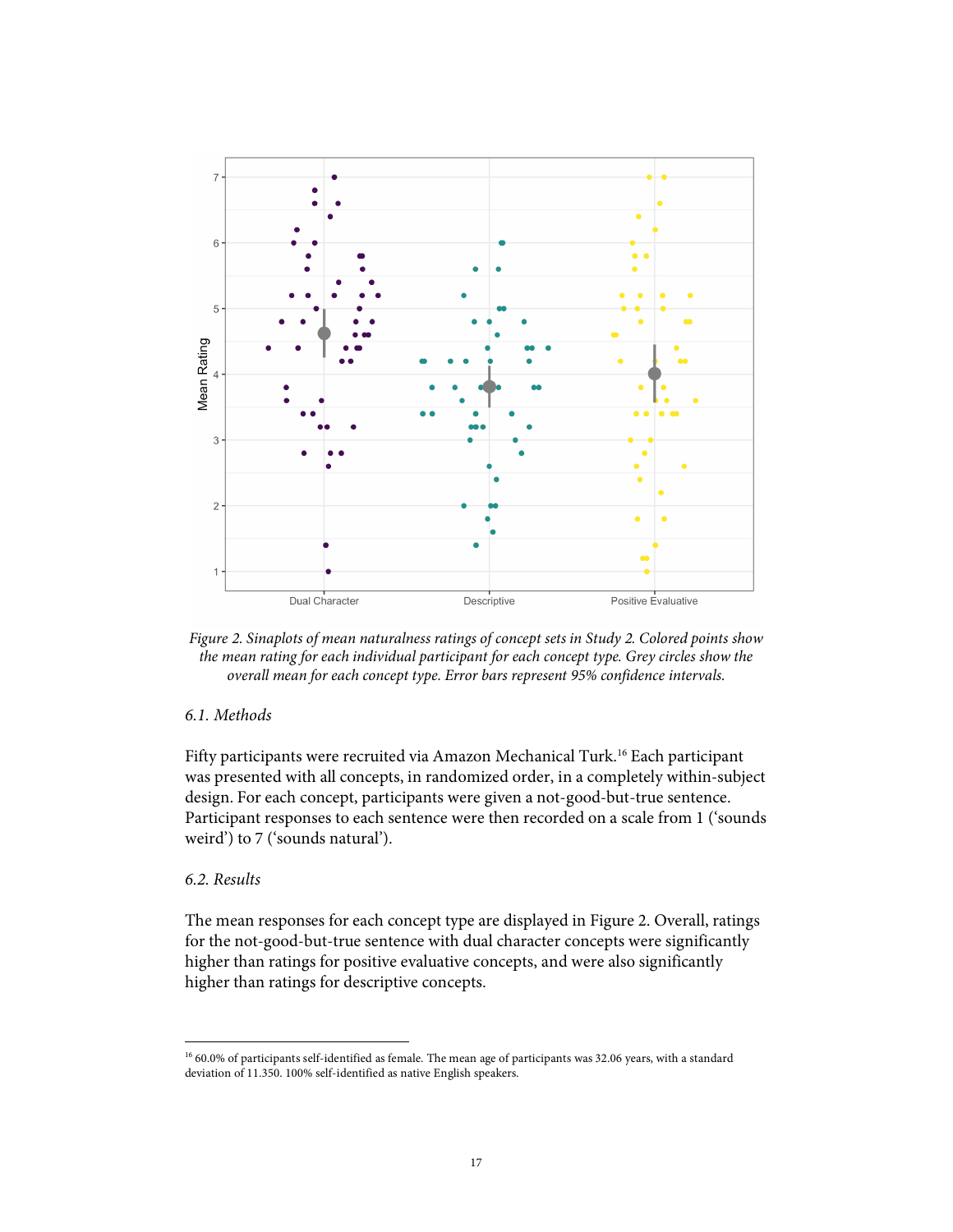We began by conducting a one-way repeated-measures ANOVA. Mauchly's test indicated that the assumption of sphericity had been violated for the main effect of concept type:  $\chi^2(2) = 21.485$ ,  $p < 0.001$ . Therefore, degrees of freedom were corrected using Huynh-Feldt estimates of sphericity ( $\varepsilon$  = 0.752). The ANOVA showed a significant difference between the three concept types, *F*(1.504, 73.694) = 9.665,  $p = 0.001$ ,  $\eta^2$ <sub>*P*</sub> = 0.165. Further tests revealed that participants gave higher ratings to not-good-but-true sentences with dual character concepts ( $M = 4.62$ ,  $SD =$ 1.333) than with either positive evaluative concepts  $(M = 4.01, SD = 1.595)$ ,  $t(49) =$ 2.615,  $p = 0.012$ , effect size  $r = 0.204$ , or descriptive concepts ( $M = 3.81$ ,  $SD = 1.146$ ),  $t(49) = 6.315$ ,  $p < 0.001$ , effect size  $r = 0.310$ . The effects detected in Study 2 are, as the statistics show, subtler than the effects detected in Study 1.

Again, given the starting point of our investigation, we examined ART more closely. Here again, this concept clearly showed the trademark dual character pattern. Participants rated the not-good-but-true statement as sounding natural when used with 'art' (mean rating of 4.92, with a standard deviation of 1.64). This rating is significantly higher than the rating for the average of the descriptive concepts and also significantly higher than the rating for the average of the evaluative concepts. Pairwise comparisons showed a difference between participant ratings for ART and the average of participant ratings of positive evaluative concepts,  $t(49) = 3.812$ ,  $p < 0.001$ , effect size  $r = 0.130$ , as well as a difference between participant ratings for art and the average of participant ratings of descriptive concepts,  $t(49) = 5.875$ ,  $p < 0.001$ , effect size  $r = 0.162$ .

#### *6.3. Discussion*

The aim of this study is to assess the dual character account of ART against its competitors. We hypothesized that ART and other dual character art concepts would behave differently from clear cases of positive evaluative concepts and clear cases of descriptive concepts. Specifically, we hypothesized that participants would be more inclined to regard the not-good-but-true sentence as natural when it was used with the dual character concepts than when it was used with either positive evaluative concepts or descriptive concepts.

The results confirmed our hypothesis. First, it is noteworthy in itself that people are willing to use phrases like 'true art' and 'true punk'. Existing research suggests that willingness to use these phrases can serve as a test of whether a concept has dual character (Knobe et al., 2013), and these results therefore provide additional support for the claim that these are dual character concepts. Of course, it would always be possible to argue for some alternative explanation, but we find it hard to think of any alternative explanation that could make sense of the exact pattern of results obtained here. For example, one might think that the word 'true' could be used to indicate that something is a prototypical category member (so that, e.g., 'true art' would simply mean prototypical art), but it is hard to see how this hypothesis would make sense of people's reluctance to use our true-but-not-good sentence with concepts like BREAKDANCING (since we can surely make sense of the notion of prototypical breakdancing). Pending further suggestions regarding alternative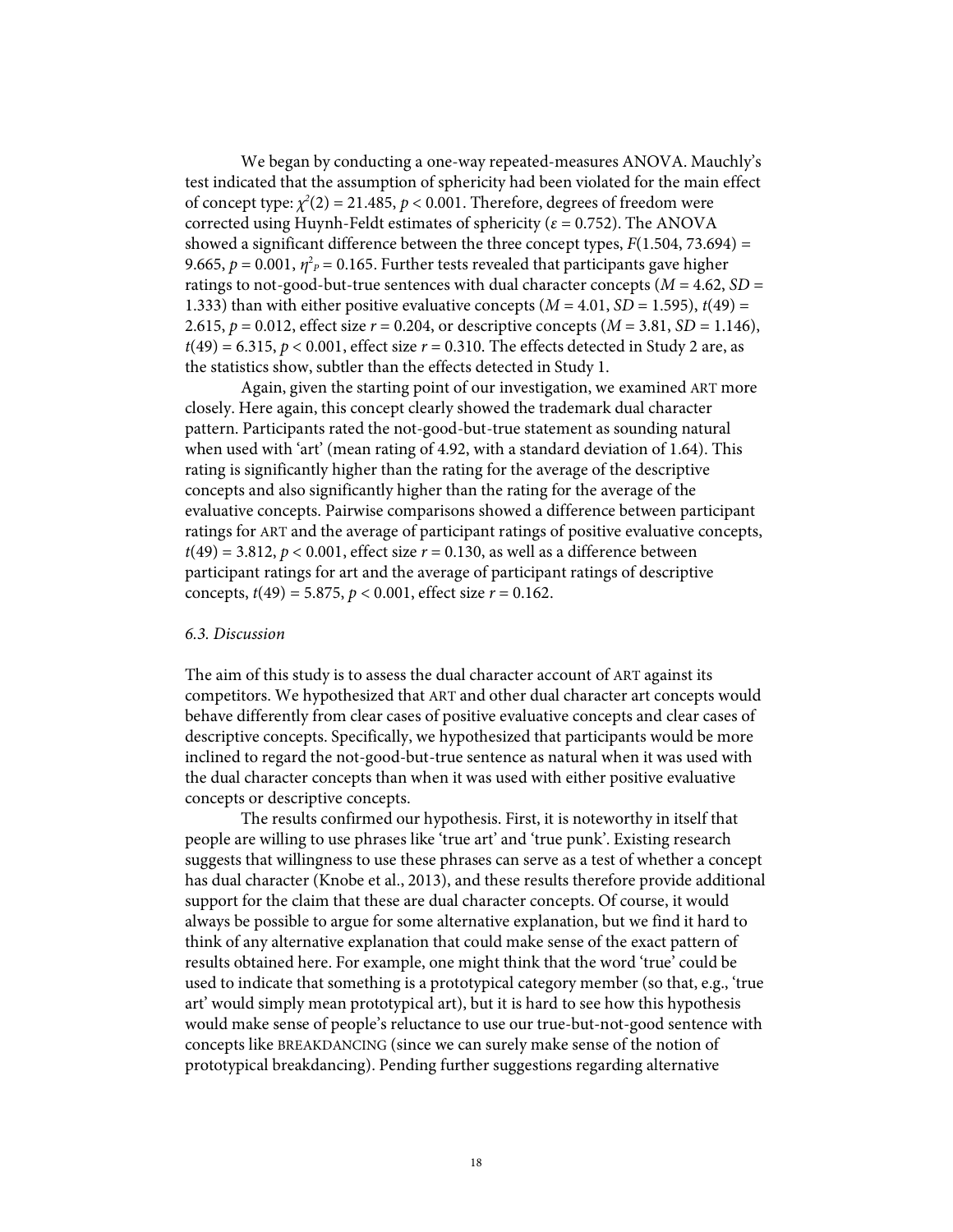hypotheses, we therefore take these results as evidence that ART is not a purely descriptive concept.

Second, participants thought that it did not sound internally contradictory to say, for example, 'That is not good, but it is true art'. Moreover, participants were significantly more willing to use these sentences with concepts like ART than they were with positive evaluative concepts like MASTERPIECE. This result indicates that ART and other similar art concepts (PUNK, STREET ART, etc.) are not merely used to express a positive evaluation.

Finally, it is implausible that ART and the other art concepts are merely ambiguous between descriptive and positively evaluative; since there is only one instance of the relevant concept involved in each *not-good-but-true* sentence, the ambiguity account would seem to predict that subjects would respond as if the concept was either positively evaluative or descriptive. As such, the dual character account better explains the structure of these accounts than competitors in the existing literature.

# **7. General Discussion**

Before going further, let us summarize our experimental results. The pre-test and Study 1 gave us evidence that prominent art concepts such as ART function like other dual character concepts. Study 2 then gave us evidence that dual character art concepts do involve some kind of evaluation, but that this evaluation is not just a matter of assessing the degree to which a work is good. Taken together, these studies both affirm the existence of dual character art concepts and partially illuminate their structure.**<sup>17</sup>**

If this is right, then we can gain a better understanding of certain art concepts by learning more general facts about dual character concepts. In particular, our suggestion is that ART exhibits the typical structure of dual character concepts because its application involves both a descriptive features criterion and a characteristic values criterion. Of course, we will not be able to address all theoretical questions about the concept of art. Specifically, we will not contribute to the debate about the exact content of its descriptive features criterion and its characteristic values criterion.18 However, in what follows, we do want to briefly explore ways in which research on art concepts—including ART—can benefit from the research on dual character concepts.

<sup>17</sup> Our empirical studies only address *social kind* art concepts, such as ART, but not *social role* art concepts, such as ARTIST. In this respect, our research differs from most extant research on dual concepts; indeed, Del Pinal and Reuter (2017: 477) contend that dual character concepts are 'paradigmatically expressed by social kind terms.' This difference raises multiple questions for future research. Do social kind and social role dual character concepts share the same conceptual structure? Or are there subtle differences between, say, type of normativity at play for ART and the type of normativity at play for ARTIST? Are the dual character status of related social kind and social role concepts independent? Or, for example, is ARTIST a dual character concept because ART is a dual character concept (or vice versa)?

<sup>&</sup>lt;sup>18</sup> That is, we will not directly contribute to the debate on what art really is. As discussed at the start, it is plausible that our empirical theory of *the folk concept of* art can indirectly contribute to that debate as a constraint on or a pro tanto consideration for some theories of art.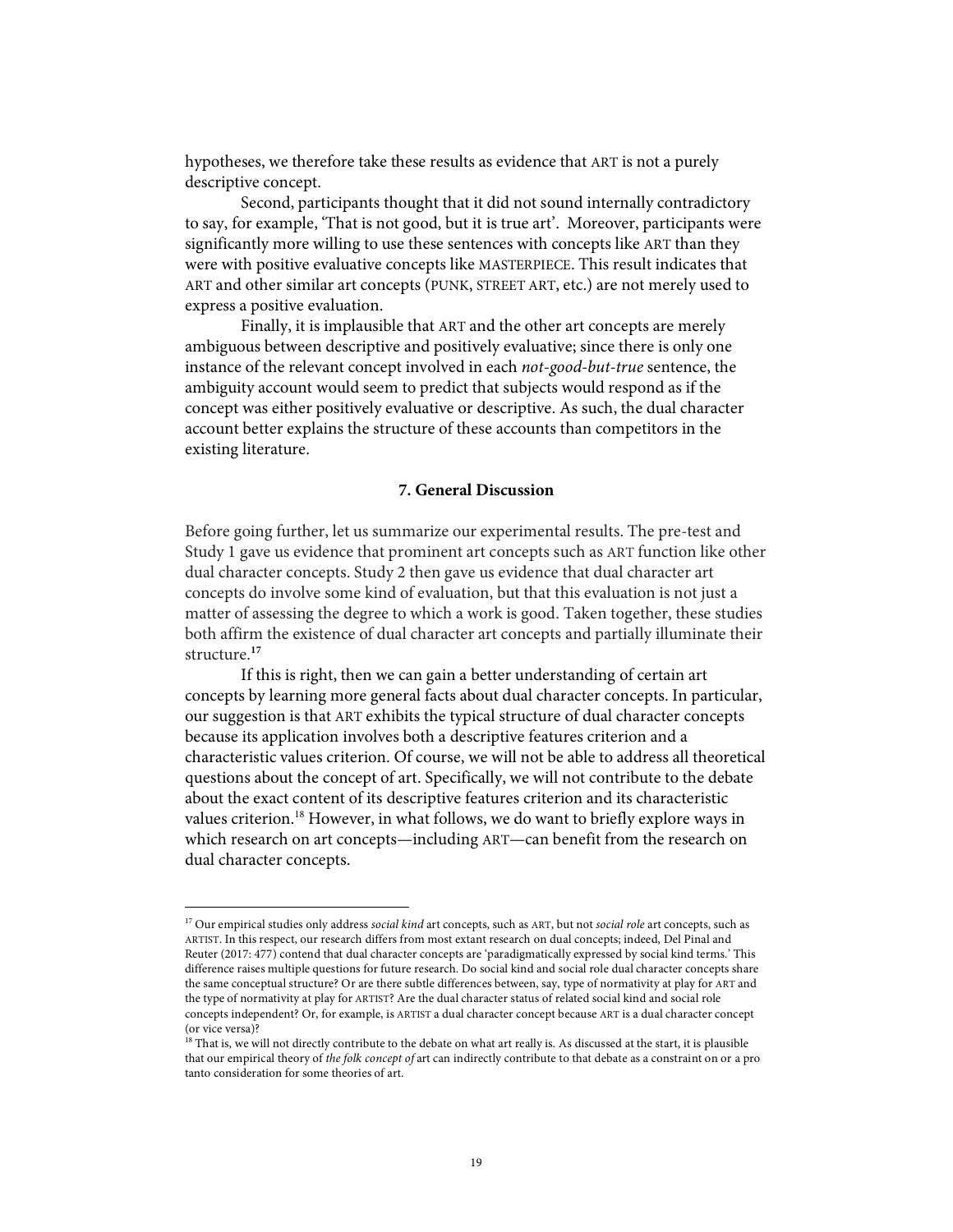#### *7.1. Dual Character Concepts: Dichotomy or Continuum?*

In our initial presentation, we have been writing as though there were a simple dichotomy, such that some concepts do have dual character (e.g., LITERATURE) and others do not have dual character (e.g., COMICS). Yet the actual pattern of our experimental data reveals a more complex picture. As Walton (2007: 155) emphasized, 'If we are to understand the thoughts and actions of the folk, we must characterize accurately the theories and concepts with which they are working, all warts included.' In each of our studies, we do not find a clear division whereby some concepts receive very high ratings and others receive very low ratings. Instead, we always find a whole continuum of ratings, with many concepts receiving ratings at some intermediate level. How exactly is this pattern to be understood?

To begin with, we should note a further fact about the pattern of our data. At least in principle, it would be possible for the mean rating of a concept to be intermediate even if no individual participant gave it an intermediate rating. (If half of the participants give it a high rating and the other half give it a low rating, the mean rating will be intermediate.) However, that is not what occurred in the present case. In Study 1, for example, the proportion of participants who choose the midpoint of the scale was greater than the proportion who choose either extreme point. Thus, the phenomenon to be explained is not pattern whereby different participants give different extreme responses but rather a pattern whereby many participants give intermediate responses.

One possible explanation would be that the intermediate responses simply reflect uncertainty. Many participants presumably feel that they do not know very much about conceptual art, about street art, or about breakdancing, and they may therefore feel understandably reluctant to express definite opinions about these art forms. On this first explanation, people's use of intermediate ratings is just an attempt to say something like: 'I am not quite sure'.

A second possible explanation would be that participants genuinely see certain categories as having an intermediate status. On this second explanation, the intermediate ratings are not an attempt to express uncertainty. Rather, they are an attempt to say something like: 'This art form truly is intermediate between the two extremes'.

Further research could explore more specific hypotheses about this intermediacy. Suppose we start out with the idea that whether a concept has dual character is determined by whether there is a characteristic value that the superficial features associated with the concept serve to realize. Plausibly, this approach would lead not to a dichotomy but rather to a continuum. At one extreme would be the case in which all of the superficial features are perfectly suited to realize a single characteristic value. At the other would be the case in which the features simply arose from random historical contingencies and do not realize any characteristic value in any way. But many actual concepts would lie between these extremes. There is no single characteristic value that all of the features serve to realize, but even so, some of the features serve, at least to some degree, to realize one or more abstract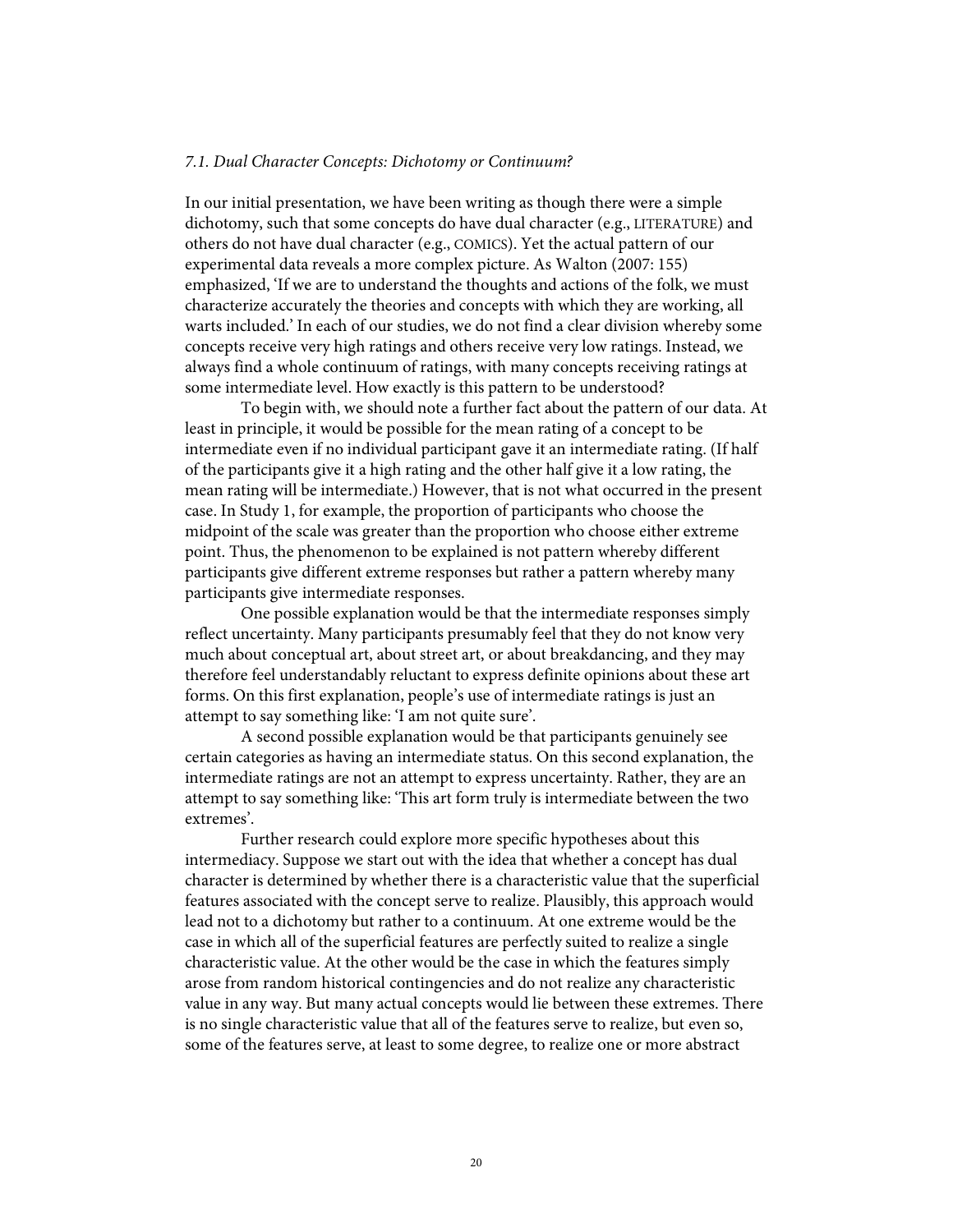values. One hypothesis worth exploring would be that people's intuitions in such cases will themselves be intermediate.

# *7.2. The Nature of Disagreements about Dual Character Concepts*

Since descriptive features standardly pick out and realize characteristic values, standard instantiations of dual character concepts satisfy both the descriptive features criterion and the characteristic values criterion. However, disagreements can arise when only one of the two criteria are satisfied and people disagree about which criterion to use. For example, suppose there were a person who exhibits skill at running experiments and publishing in scientific journals but also exhibits a lack of commitment to revise their beliefs in light of empirical evidence. There might be disagreements about whether this person is a scientist or not.

Beyond this brief gloss, though, we are genuinely not sure about how to best characterize the nature of such disagreements. There are a few possibilities. Although we cannot yet determine which one is correct, we want to emphasize that all of these possibilities can explain such disagreements without appealing to implausibly uncharitable interpretations of one or more of the interlocutors.

One possibility would be that people have a *weighting* on each of these sets of criteria (in a sense familiar from prototype theory) and that different people's weightings are slightly different. Thus, it might be that everyone thinks that the descriptive features criterion is relevant and that everyone thinks the characteristic values criterion is relevant but that different people assign different weights to these competing criteria. In such scenarios, different people may arrive at different conclusions about the same case.

Another possibility would be that people think that different criteria are relevant in different *contexts*. There might then be certain contexts in which everyone agrees that the descriptive features criterion is relevant and others in which everyone agrees that the characteristic values criterion is relevant. However, there might also be contexts in which people have opposing views, with some people taking the descriptive features criterion to be relevant and others taking the characteristic values criterion to be relevant. In contexts of this type, different people may arrive at different conclusions about the same case.

Finally, there may be people who genuinely have only one criterion while lacking the other entirely. On this view, certain individuals would show only *partial grasp* of the concept. The concept is characterized by two different criteria, but they have only grasped one. In scenarios that involve individuals with opposite partial grasps of the same concept, different people may arrive at different conclusions about the same case.

Note that in all three cases, interlocutors *might* go on to engage in what Plunkett and Sundell (2013) have called 'metalinguistic negotiation' about how best to use the word associated with the concept in question; for example, metalinguistic use of the term 'scientist' in a debate about how to properly weigh the descriptive and values criteria associated with SCIENTIST. But if our hypothesis is right,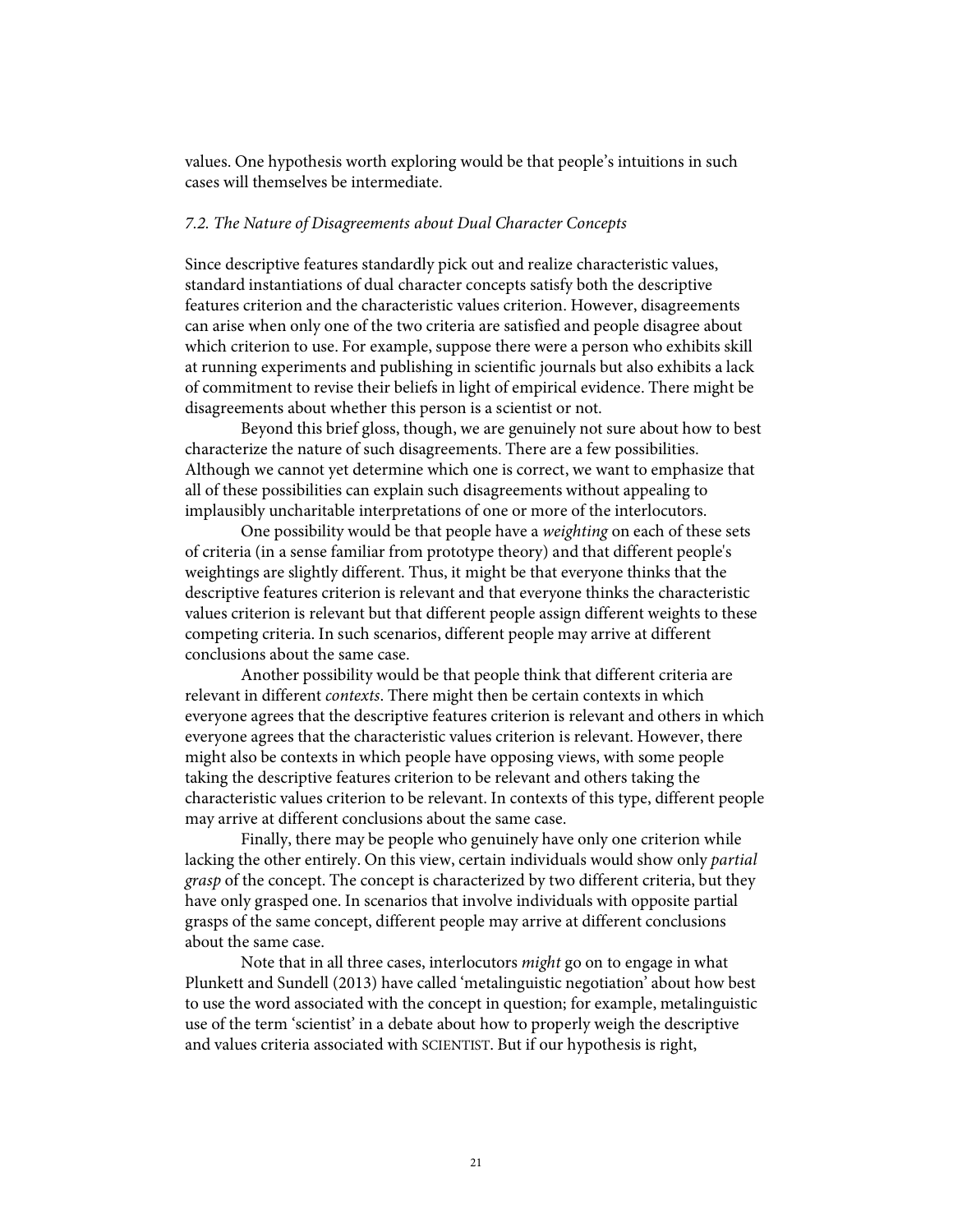metalinguistic negotiation is not the whole story—the need for such negotiation arises precisely because of the dual character structure of the concept in question.

# *7.3. Understanding Puzzling Conversations About Dual Character Art Concepts*

Recall Alfie and Betty's conversation about art:

| Alfie: | This is not art. I know many people think it is art, but  |
|--------|-----------------------------------------------------------|
|        | when you think about what art really is, you will realize |
|        | that it is not art at all.                                |
| Betty: | Of course this is art. It is in the Los Angeles County    |
|        | Museum of Art!                                            |
| Alfie: | I know. But it's impersonal factory-produced rubbish.     |

Here is our basic diagnosis of this conversation. ART is a dual character concept which combines descriptive criteria and a characteristic values criterion. Both Betty and Alfie are using the same dual character concept but focusing on different criteria. Betty is claiming that *Michael Jackson and Bubbles* is art on the basis of a descriptive feature of art: that it is exhibited in an art museum. However, Alfie is claiming that *Michael Jackson and Bubbles* is not art on the basis of some characteristic value of art—specifically, some value that implies that impersonal factory productions cannot be art.

As we note above, this diagnosis can be made more nuanced by considering the different possibilities under which disagreements involving dual character concepts might arise: perhaps Alfie and Betty differentially weigh the criteria, perhaps this is a context that makes ambiguous which criterion is relevant, or perhaps Alfie and Betty each have opposite partial grasps of the concept ART. Regardless of the specifics, general facts about dual character concepts allow us to explain the conversation between Alfie and Betty without interpreting either uncharitably.<sup>19</sup>

The diagnosis can also be made more nuanced by considering the intermediacy of people's ratings. Remember that our ultimate goal is to explain the fact that debates about artistic status are frequent or commonplace. The suggestion that ART exhibits an intermediate, but relatively high, dual-character rating is wellsuited to explain such a phenomenon. It explains why debates about artistic status are frequent but also gives us a way to understand why there are many contexts in which such debates do not occur.

Remember that other accounts of ART diagnose the puzzling conversation uncharitably: each of them makes at least one conversant obviously mistaken. In contrast, on the dual character account of ART, it is a substantive and difficult question whether *Michael Jackson and Bubbles* is art because this is a non-standard case in which the descriptive features seem to fail to pick out and realize the

<sup>&</sup>lt;sup>19</sup> Again, the conversation might also turn out to be an instance of metalinguistic negotiation about how the word 'art' should be used. But we claim that it is the dual character nature of the art concept which leads to this metalinguistic negotiation.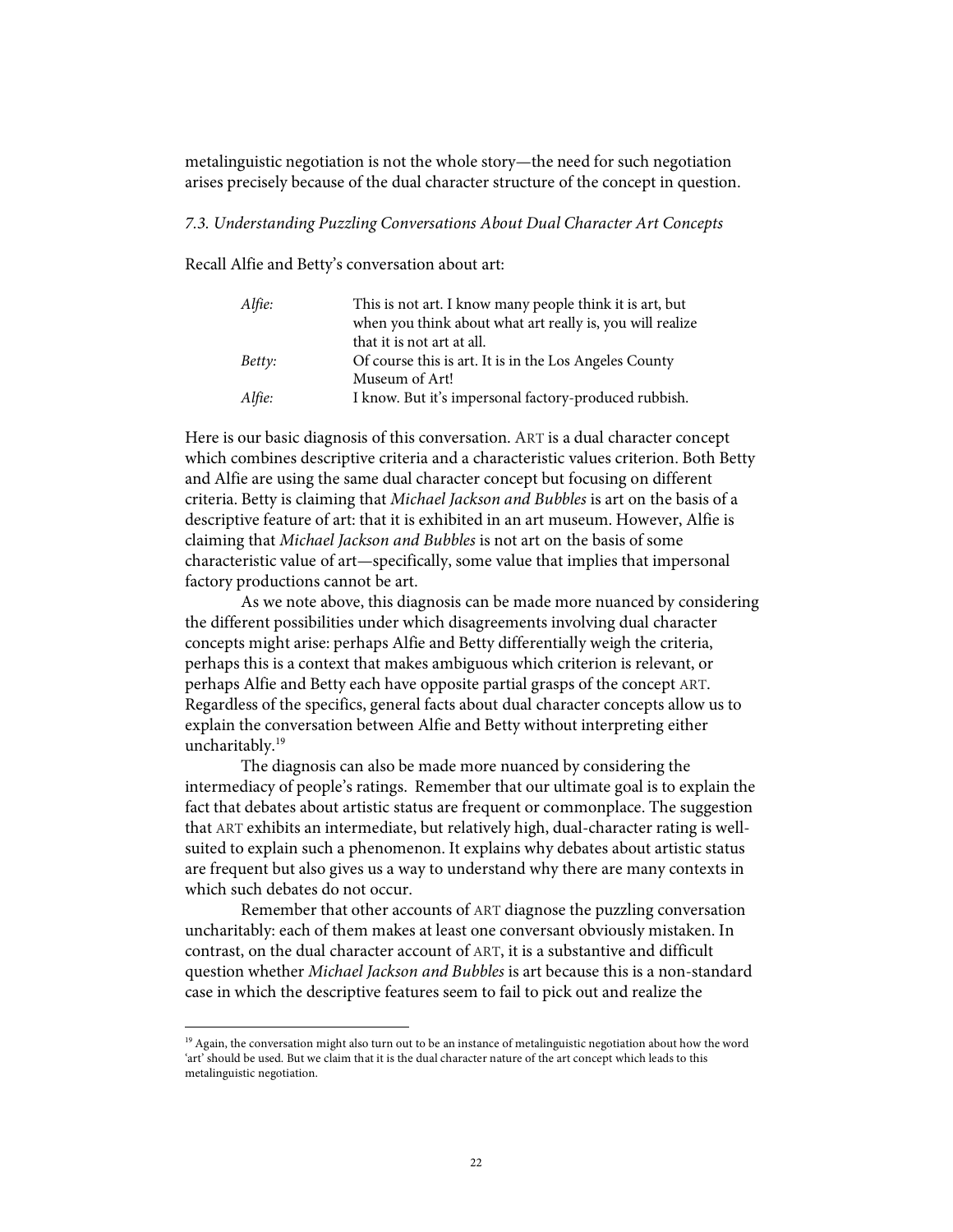characteristic values. So, in engaging in this conversation about whether *Michael Jackson and Bubbles* is art or not, Alfie and Betty are really asking substantive and difficult questions about the relationship between the descriptive features and characteristic values of the concept ART. And that, we think, is why such conversations about ART and similar art concepts remain commonplace.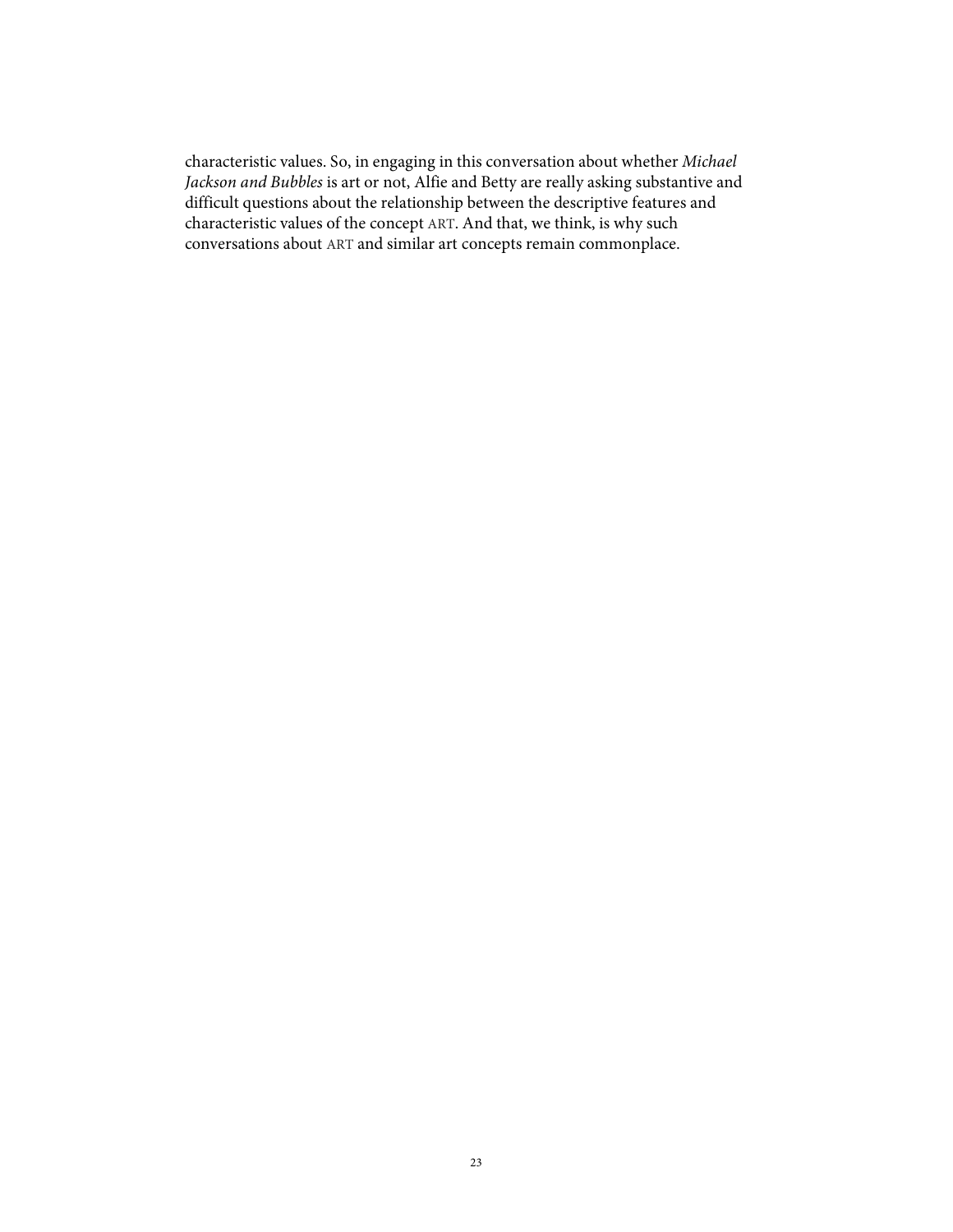#### **References**

- Abell, C. (2012). 'Art: What it Is and Why it Matters', *Philosophy and Phenomenological Research* 85(3), pp. 671–691.
- Anderson, J. (2000). 'Aesthetic Concepts of Art', in N. Carroll (ed) *Theories of Art Today*. Madison: University of Wisconsin Press, pp. 65–92.
- Cavell, S. (1976). 'A Matter of Meaning It' in *Must We Mean What We Say?*. Cambridge MA: Harvard University Press, pp. 213–237.
- Davies, D. (2007). *Aesthetics and Literature*. London: Continuum.
- Dean, J. (2003). 'The Nature of Concepts and the Definition of Art', *The Journal of Aesthetics and Art Criticism* 61(1), pp. 29–35.
- Del Pinal, G. and Reuter, K. (2017). 'Dual Character Concepts in Social Cognition: Commitments and the Normative Dimension of Conceptual Representation', *Cognitive Science* 41(S3), pp. 477–501.
- Dickie, G. (1974). *Art and the Aesthetic*. Ithaca, NY: Cornell University Press.
- Dickie, G. (1997). *Introduction to Aesthetics: An Analytic Approach*. New York: Oxford University Press.
- Gaut, B. (2000). 'Art as a Cluster Concept', in N. Carroll (ed) *Theories of Art Today*. Madison: University of Wisconsin Press, pp. 25–44.
- Goldman, A. (1995). *Aesthetic Value*. Boulder, CO: Westview Press.
- Guo, C., Dweck, C. and Markman, E. (2018). 'Gender Categories as Dual-Character Concepts?', *Proceedings of the Fortieth Annual Conference of the Cognitive Science Society*, pp. 1754–1759.
- Henrich, J., Heine, S. J., and Norenzayan, A. (2010). 'The Weirdest People in the World?', *Brain and Behavioral Sciences* 33, pp. 61–135.
- Knobe, J., Prasada, S., and Newman, G. E. (2013). 'Dual character concepts and the normative dimension of conceptual representation', *Cognition* 127(2), pp. 242–257.
- Lamarque, P. and Olsen, S. H. (1994). *Truth, Fiction, and Literature: A Philosophical Perspective*. Oxford: Clarendon Press.
- Leslie, S. J. (2015). '"Hillary Clinton is the only man in the Obama administration": Dual Character Concepts, Generics, and Gender', *Analytic Philosophy* 56(2), pp. 111–141.
- Lopes, D. M. (2014). *Beyond Art*. New York, NY: Oxford University Press.